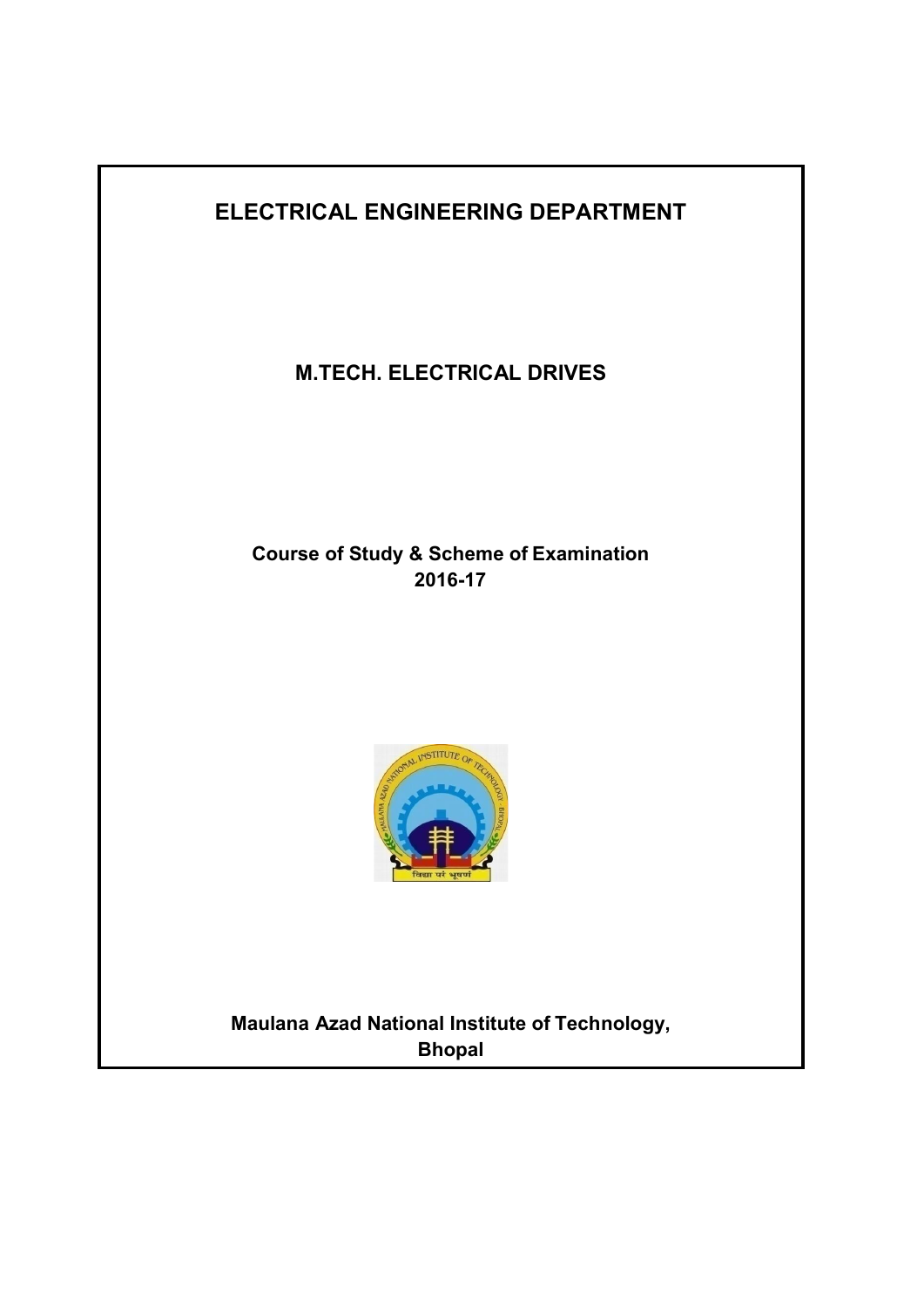# **SCHEME**

# M.TECH. (ELECTRICAL DRIVES)

# First Semester

| Course<br><b>Number</b> | Subject                                              | <b>Scheme of Studies</b><br>Periods per week |   |   | Total<br>Credits |
|-------------------------|------------------------------------------------------|----------------------------------------------|---|---|------------------|
|                         |                                                      |                                              |   | P |                  |
| ED511                   | <b>Power Controller</b>                              | 3                                            |   |   | 3                |
| ED512                   | <b>Electrical Drives</b>                             | 3                                            |   |   | 3                |
| ED513                   | Modeling & Analysis of Electrical<br><b>Machines</b> | 3                                            |   |   | 3                |
| ED531-542               | Departmental Elective - 1                            | 3                                            |   |   | 3                |
| ED531-542               | Departmental Elective - 2                            | 3                                            |   |   | 3                |
| ED551-556               | Open Elective-1                                      | 3                                            |   |   | 3                |
| ED514                   | <b>Digital Controller Lab</b>                        |                                              |   | 3 | $\mathfrak{p}$   |
| ED515                   | Seminar I                                            |                                              | 3 |   | $\mathfrak{p}$   |
| Total credit 22         |                                                      |                                              |   |   |                  |

# Second Semester

| Course          | Subject                           | <b>Scheme of Studies Periods</b> | Total |   |               |
|-----------------|-----------------------------------|----------------------------------|-------|---|---------------|
| <b>Number</b>   |                                   | per week                         |       |   | Credits       |
|                 |                                   |                                  |       | P |               |
| ED521           | <b>Advanced Power Electronics</b> | 3                                |       |   | 3             |
| ED522           | <b>Advanced Control System</b>    | 3                                |       |   | 3             |
| ED523           | DSP & Its Applications            | 3                                |       |   | 3             |
| ED531-542       | Departmental Elective - 3         | 3                                |       |   | 3             |
| ED531-542       | Departmental Elective - 4         | 3                                |       |   | 3             |
| ED551-556       | Open Elective-2                   | 3                                |       |   | 3             |
| ED524           | Machine & Drives Lab              |                                  |       | 3 | $\mathcal{P}$ |
| ED525           | Seminar II                        |                                  | 3     |   | $\mathcal{P}$ |
| Total credit 22 |                                   |                                  |       |   |               |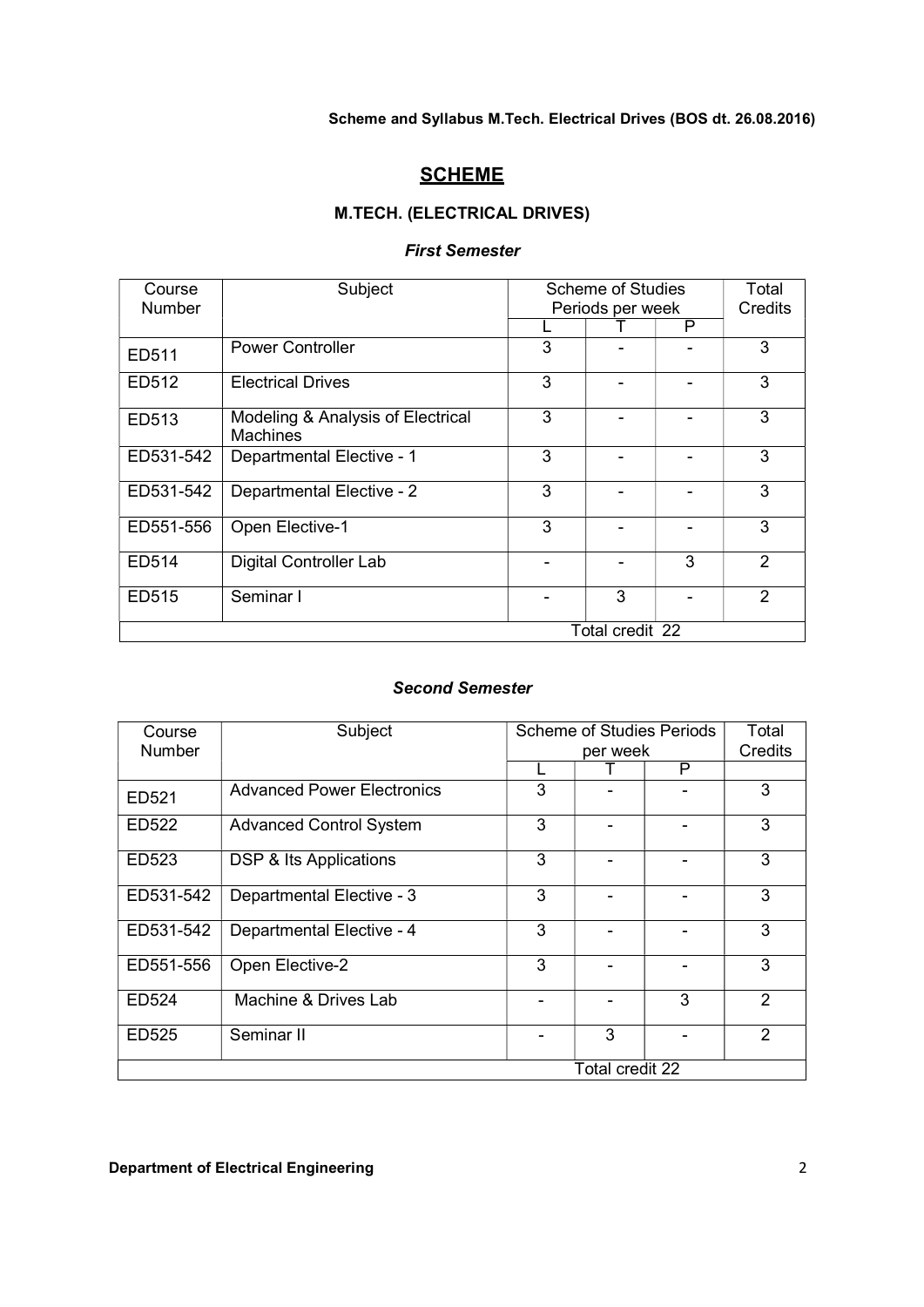# Third Semester

| Course          | Subject                     | <b>Scheme of Studies</b> |  |    | Total   |
|-----------------|-----------------------------|--------------------------|--|----|---------|
| <b>Number</b>   |                             | Periods per week         |  |    | Credits |
|                 |                             |                          |  | D  |         |
| ED611           | <b>Dissertation Phase-I</b> | $\overline{\phantom{0}}$ |  | 16 | 16      |
| Total credit 16 |                             |                          |  |    |         |

# Fourth Semester

| Course          | Subject                      | <b>Scheme of Studies</b> |  |                | Total |
|-----------------|------------------------------|--------------------------|--|----------------|-------|
| <b>Number</b>   | Periods per week             |                          |  | <b>Credits</b> |       |
|                 |                              |                          |  |                |       |
| ED621           | <b>Dissertation Phase-II</b> |                          |  | 30             | 30    |
| Total credit 30 |                              |                          |  |                |       |

# List of Departmental Electives

- ED531 Power Quality
- ED532 Traction Drives
- ED533 Advanced Electrical Drives
- ED534 Reactive Power Control and FACTS
- ED535 Microcomputer Controlled Drives
- ED536 Non-conventional Energy Sources and Converters
- ED537 Special Machines
- ED538 EHV AC & DC Transmission
- ED539 Principle of Data Converter
- ED541 PWM Techniques
- ED542 Smart Grid Technologies

#### List of Open Electives

- ED551 Finite Element Method
- ED552 Microcomputer & its Application
- ED553 Evolutionary Techniques
- ED554 Economics of Regulation and Restructuring of Energy Industries
- ED555 Instrumentation
- ED556 Reliability Engineering

# **Department of Electrical Engineering 3** 3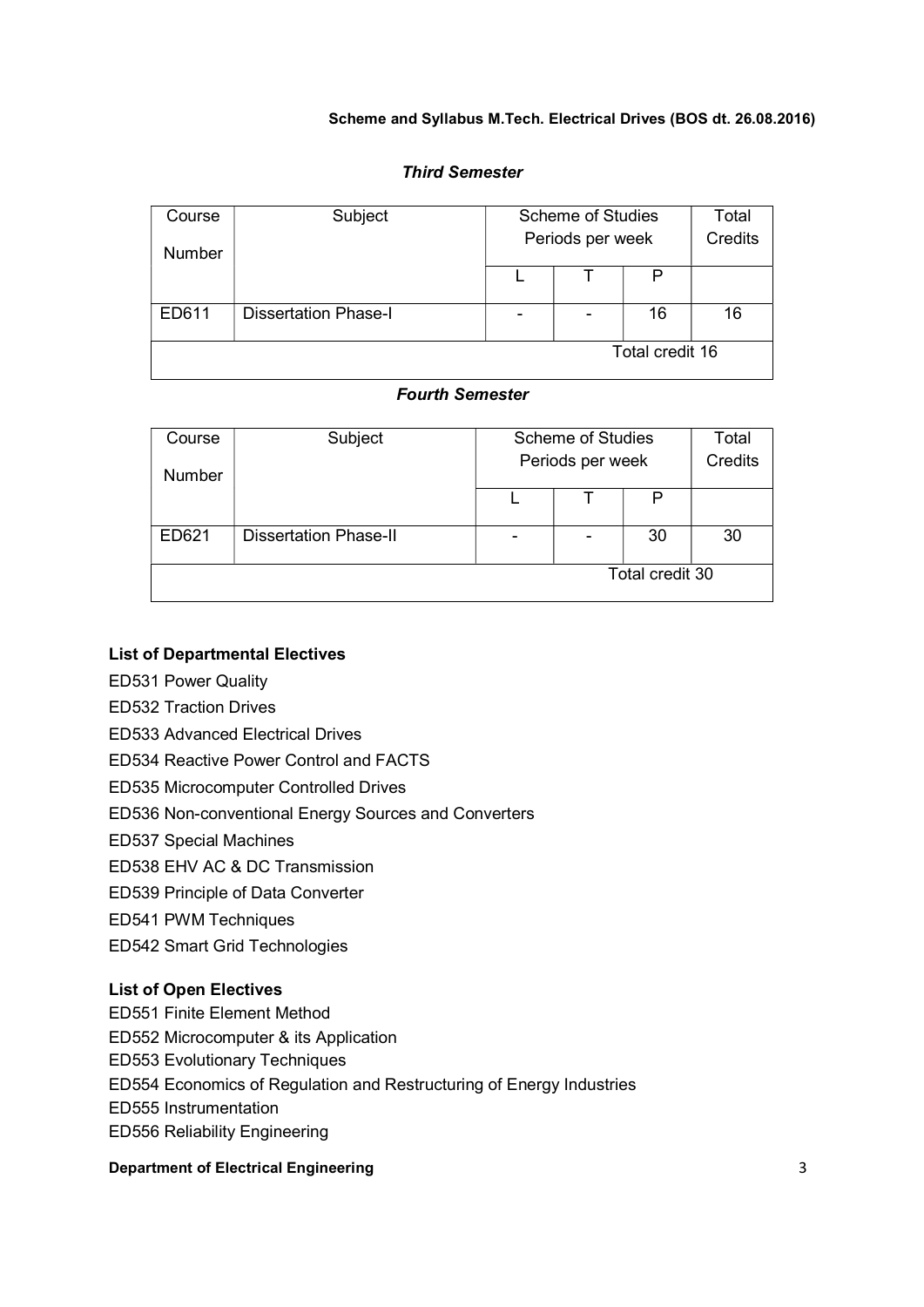# SYLLABUS

Course Number : ED511

Title of Course : POWER CONTROLLER

Designation as a required or elective course: Required

Pre-requisites : Fundamental knowledge of Basic Electrical, Electronics and Control

Contact hours : 03

Type of Course : Lecture

Course Assessment methods : Both continuous and semester-end assessment

Course Outcomes : Acquire knowledge of power converters and applications

# Topics:

Review of power semiconductor devices, series-parallel operation, various firing/driving circuit, Switching loss calculations, SOA and Heat Sink design, Analysis of 1- $\phi$  / 3- $\phi$  AC/DC bridge converter with and without freewheeling diode, Effect of source impedance, Multi pulse (12,18,24) rectifier, PWM rectifier, Analysis of non-isolated Buck, Boost, Buck-boost, Sepic & Cuk Converter in CCM and DCM with ideal and non-ideal components, Analysis of Isolated flyback, forward, push-pull, full bridge, half-bridge, & current fed DC-DC converter with ideal components. Interleaved Converters, Dynamic modelling of DC/DC converter and controller design. Analysis of 1- $\phi$  & 3- $\phi$  VSI (180 $^{\circ}$  mode, 150 $^{\circ}$  mode & 120 $^{\circ}$  mode of conduction), Amplitude & harmonic control/reduction techniques, 1- $\phi$  and 3- $\phi$  CSI Inverter. Analysis of various  $1-\phi/3-\phi$  ac-ac regulator circuit.

- 1. G.K.Dubey Doradla, Joshi, Sinha, Thyristorised Power Controllers, illustrated, New Age International, 1986
- 2. C.W.Lander, Power Electronics, 3 Sub edition, McGraw-Hill Europe;, April 1, 1994
- 3. Rashid M.H., Power Electronics, 4 edition, Pearson Prentice Hall;, 19 July 2013
- 4. B. R. PELLY, Thyristorised power controlled converters & cycloconverters, , Wiley-Blackwell, 1 January 1971
- 5. Joseph Vithayathi, Power Electronics appliCation, , McGraw Hill Education, 9 April 2010
- 6. Philip Kranes, Power Electronics, 1 edition, OUP, 1997, Ned Mohan,Tore M. Undeland, William P. Robbins, Power Electronics, 3rd Revised edition, Wiley, 8 November 2002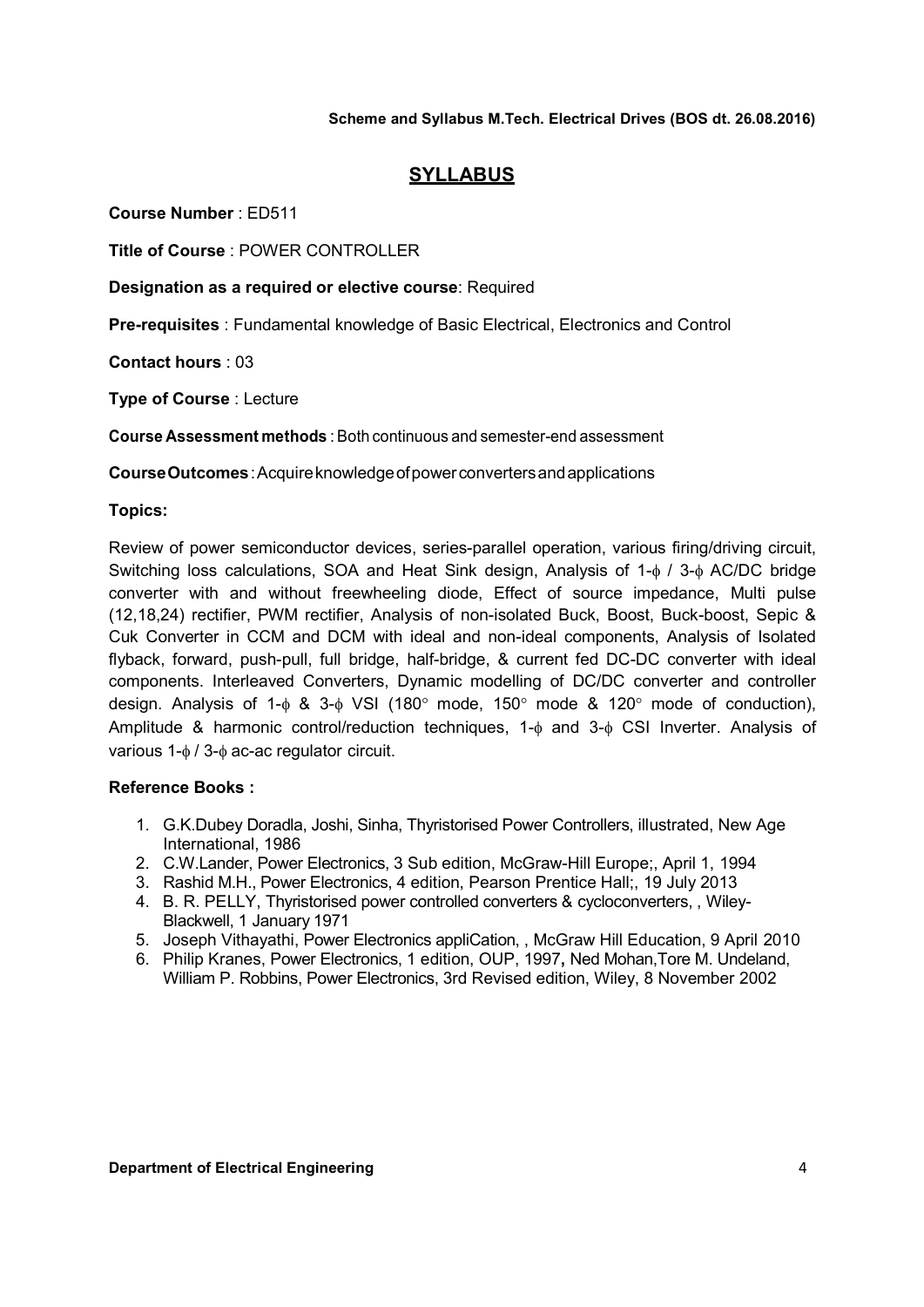Course Number : ED512

Title of Course : ELECTRICAL DRIVES

# Designation as a required or elective course: Required

Pre-requisites : Fundamental knowledge of Electrical Machines, Electronics and Control

Contact hours : 03

Type of Course : Lecture

Course Assessment methods : Both continuous and semester-end assessment

Course Outcomes : Acquire knowledge of electrical drives and their industrial applications

# Topics:

Basics of Electrical Drives, Choice of Electrical Drives, Dynamics of Electrical Drives, Concept of Multi-quadrant operation, Components of load torques. Selection of motor power rating, Energy conservation in ED. D. C. Drives-Speed control. Starting & Braking, Controlled Techniques, Transient Analysis. IM Drives- Mathematical Modelling and Performance analysis, Operation with Unbalanced, Analysis of I.M. fed from Non-sinusoidal voltage supply, Starting, Braking, Transient and stability analysis, Speed Control by power electronics converter, , Rotor Resistance Control, Slip Power Control, Multi quadrant Drives of Induction Motor and Field Oriented Control.Single Phase I.M., Close Loop Control of I.M. Drives. SM Drives, Cylindrical Rotor Wound Field Motor, Salient Pole Wound Field Motor, Hysteresis Synchronous Motor, Operation from Fixed Frequency Supply, Starting, Braking, SM Variable Speed Drives.

- 1. G.K.Dubey, Power semi conductor controlled drives, Prentice Hall, 1 December 1988
- 2. G.K.Dubey, Fundamentals of Electrical Drives, 2<sup>nd</sup> Revised edition, Alpha Science International Ltd, 15 October 2001
- 3. P.C.Sen, Electrical Machine & Power Electronics, 3rd edition, Wiley, September 23, 2013
- 4. S.A. Nasar, Electrical Drives, Second Edition, by CRC Press, 2005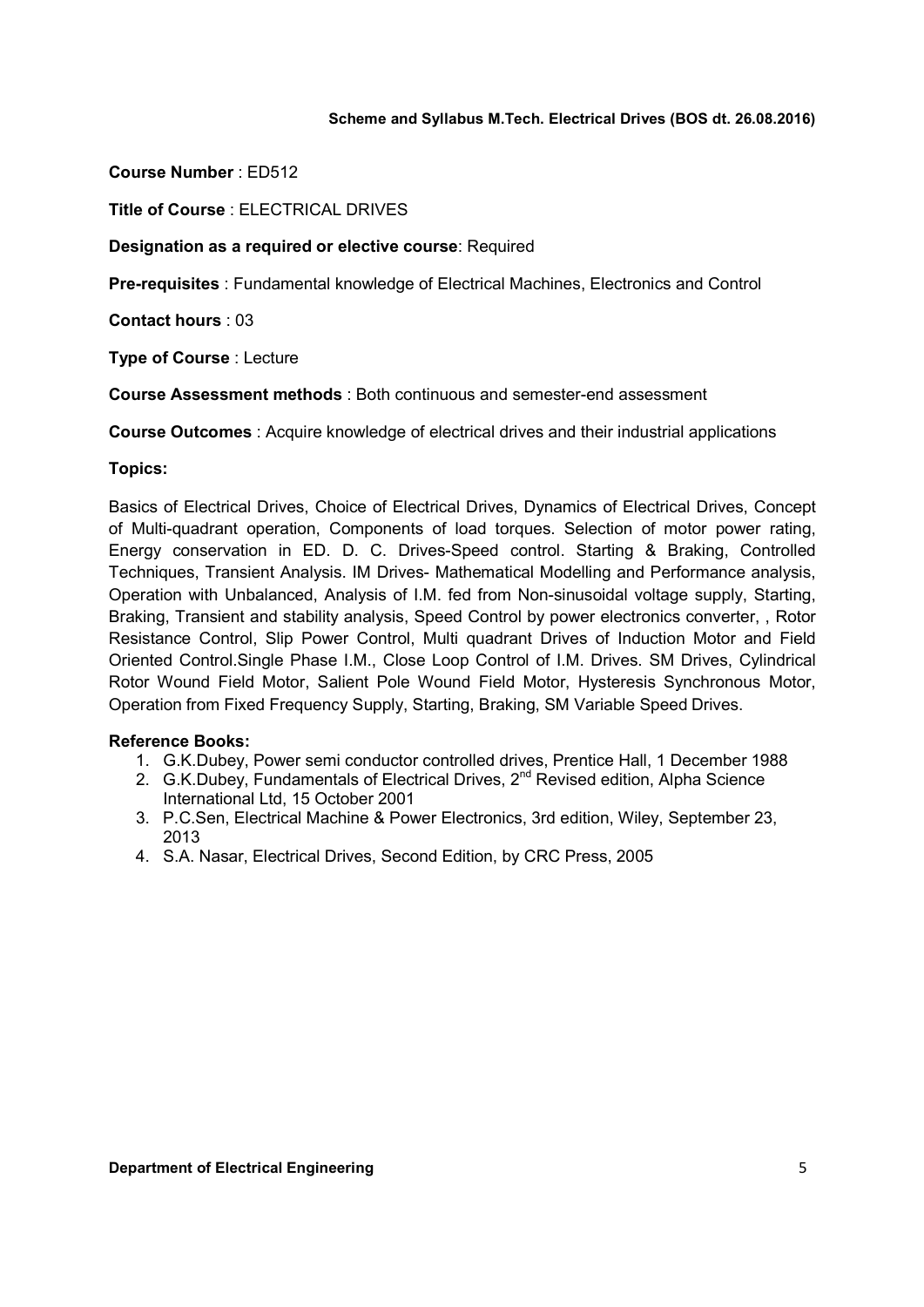Course Number: ED 513 Title of Course: MODELLING AND ANALYSIS OF ELECTRICAL MACHINES

#### Designation as a required or elective course: Required

Pre-requisites: Knowledge of electrical machines, Steady state and transient analysis

Contact hours: 03

Type of Course: Lecture

Course Assessment methods: Both continuous and semester-end assessment

Course Outcomes: To acquire knowledge of electrical machine model for performance evaluation under normal and abnormal conditions.

# Topics:

Primitive Machine, Voltage-current and torque equation for Kron"s Model, Park"s Transformation, Reference frame theory, steady state and transient analysis of DC, synchronous and induction machine using generalized approach, DC machine: time domain block diagram and state equation; Synchronous machine: Power angle characteristic, equivalent circuit analysis, calculation of reactance and time constant; Induction machine: unbalanced operation.

Modelling of AC and DC drive.

- 1. P.C.Krause, Analysis of Electric Machinery,2 edition, Wiley IEEE Press, March 5, 2002
- 2. B.Adkins, The General theory of Electrical Machines, , Chapman and Hall, December 1964
- 3. B.Adkins & R.G.Harley, The General theory of AC Machines, Edition 1975, Springer, 4, 2013
- 4. P.S.Bhimbra, Generalised theory of Electrical m/c, , Khanna Publisher,
- 5. David C. Woodson, Herbert H. White, Electro Mechanical Energy Conversion, Wiley, 1959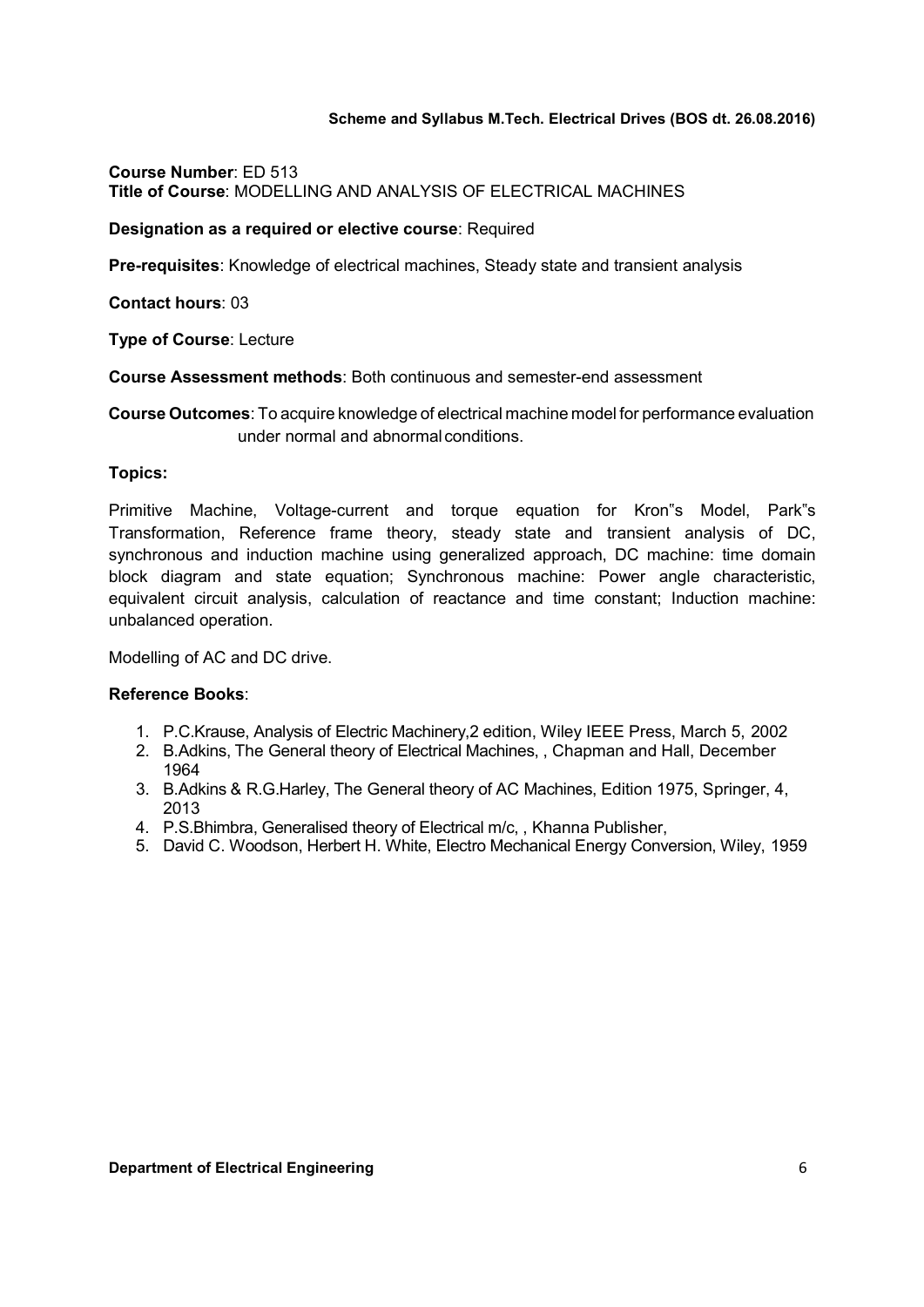Course Number : ED521

Title of Course : ADVANCED POWER ELECTRONICS

### Designation as a required or elective course : Required

Pre-requisites : Fundamental knowledge Power Electronics, Basic Electronics and Control

Contact hours : 03

Type of Course : Lecture

Course Assessment methods : Both continuous and semester-end assessment

Course Outcomes :

- To learn drawbacks of power electronic converters and their solutions
- Learn and understand applications of Power Electronic converters
- Study and understanding of new breed of power converters

#### Topics:

Review of 1-phase and 3-phase Controlled Converters, Harmonics and Power Factor Calculations, High Power Factor Converters, DC-DC Switch Mode converter, Power Supplies, Switched Mode Inverters, Space Vector Modulation, Multilevel Inverters, Resonant Converters, Design of Magnetic Components.

Design and selection of components, Datasheet Ratings for Power Semiconductor Devices, Applications for Power Electronic Converters.

- 1. N. Mohan,, Power Electronics Converters, Applications & Design, 3rd Revised edition, John Wiley & Sons, 8 November 2002
- 2. M. H. Rashid, Power Electronics Circuits Devices and Application, 4 edition, Pearson Prentice Hall, 19 July 2013
- 3. Joseph Vithayathil, Power Electronics:Principles and Applications, 1 edition, Delmar Cengage Learning, August 3, 2001
- 4. Philip T Krein, Elements of Power Electronics, OUP USA, 27 November 1997
- 5. P S Bimbhra, Power Electronics, Khanna Publishers, 1 January 2012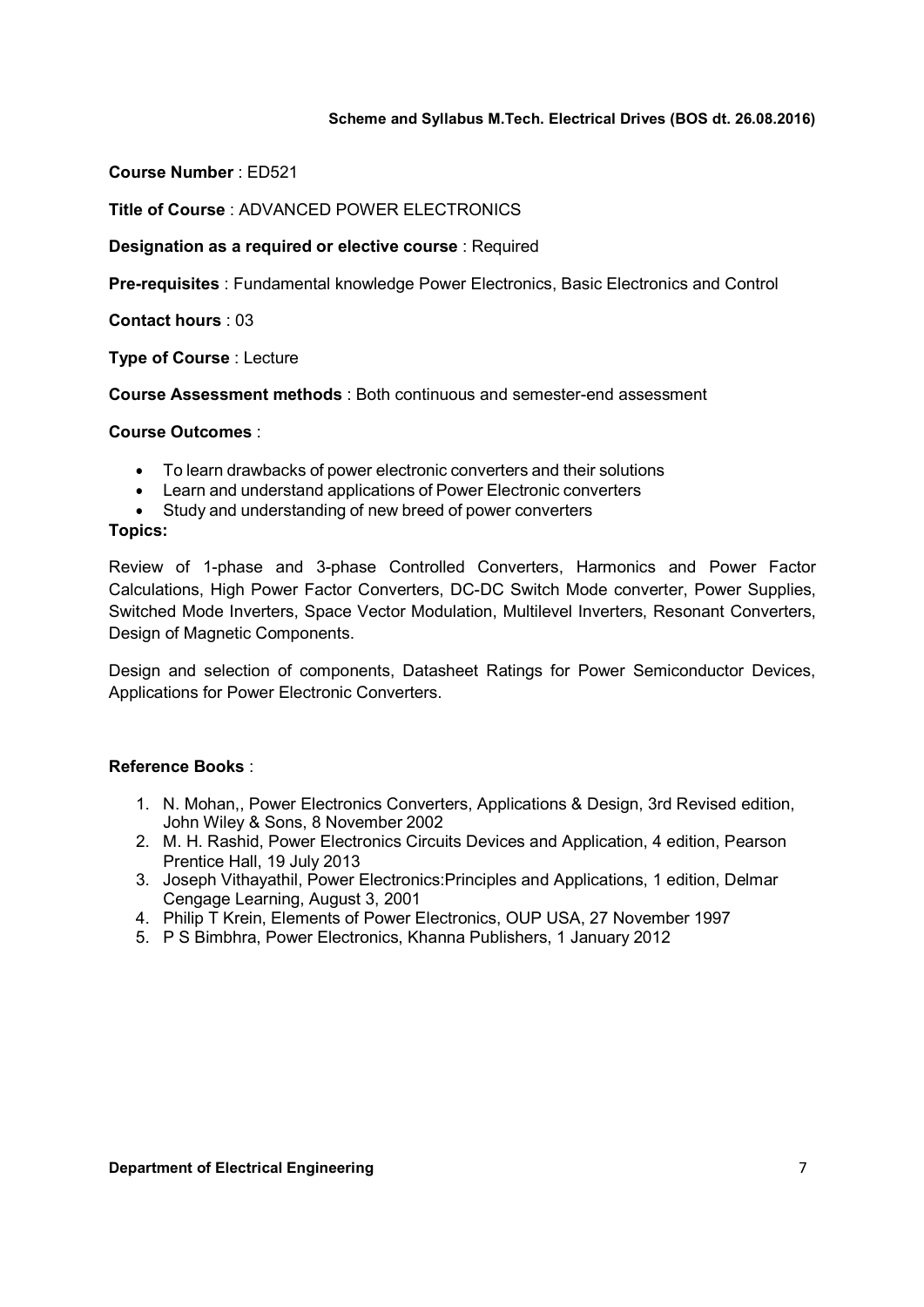Course Number: ED 522

Title of Course: ADVANCED CONTROL SYSTEM

Designation as a required or elective course: Required

Pre-requisites: Knowledge of Linear control system

Contact hours: 03

Type of Course: Lecture

Course Assessment methods: Both continuous and semester-end assessment

Course Outcomes: Application of advanced control principles in linear and non-linear systems

# Topics:

Controllers and compensators, state space representation, Transfer matrix, state model for linear continuous time systems. Eigen values, eigen vectors, Solution of state equation, concept of controllability and observability. Pole placement by state feedback, Discrete time control systems, time domain approach and z domain approach. Pulse transfer function, Controllability and observability of discrete time systems, stability analysis in z plane, Different types of nonlinearities, limit cycles, phase plane methods, Describing functions, popov criterion, Liapunov functions, Various techniques of system model order reduction, Introduction to adaptive control system, Principle of optimality, Linear optimal regulator problem, Hamilton Jacobi equation, Riceati equation (Algebraic & differential), steady state solutions (LQR), optimal state estimation, Kalman filter, Output feedback control (LQG).

Design and implementation of Modern controllers for digital and analogue systems.

- 1. M.Gopal, Digital Control Engineering, Wiley-Blackwell, 25 May1988
- 2. A.P.Sage & Landue, Adaptive and Optimal Control
- 3. Katsuniko Ogata, Discrete Time Control System, 2 edition, Pearson, January 19, 1995
- 4. Nagarth Gopal, Modern Control Engineering, 5 edition, Pearson, 25 August 2009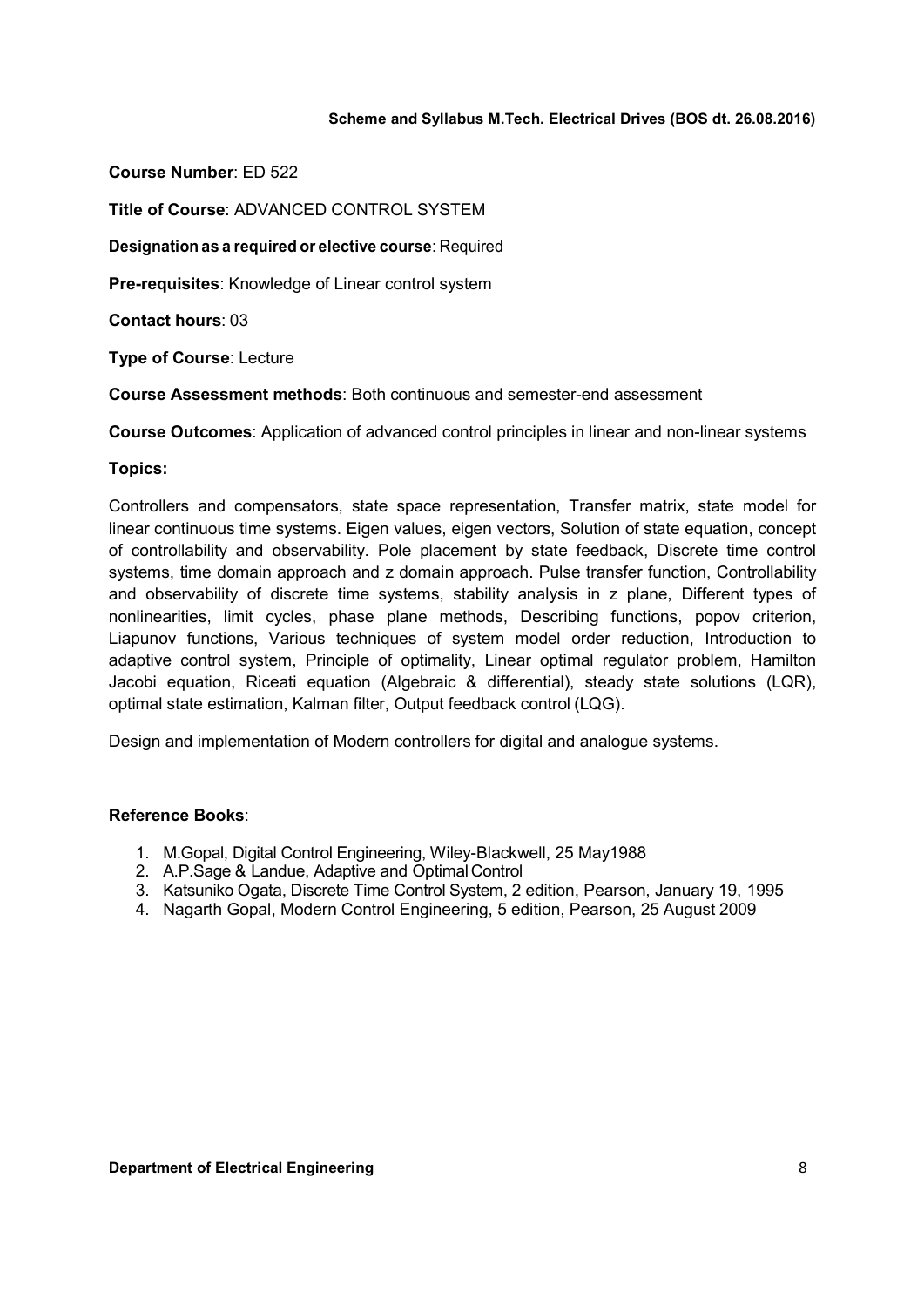Course Number : ED523

Title of Course : DSP & ITS APPLICATIONS

Designation as a required or elective course : Required

Pre-requisites : Fundamental knowledge of digital electronics and microprocessor

Contact hours : 03

Type of Course : Lecture

Course Assessment methods : Both continuous and semester-end assessment

Course Outcomes : Acquire knowledge of modern digital controllers and their industrial applications

#### Topics:

Architectural Overview & Central Processing Unit, Memory map, CPU Architecture of TMS320F2812, Details of CPU Registers & Accumulator, Introduction to Interrupts of TMS320F2812, Emulation Logic, CPU Interrupts Overview, CPU Interrupt Vectors and Priorities, Maskable Interrupts, Nonmaskable Interrupts, Pipeline: Pipelining of Instructions, Instruction-Fetch Mechanism, Address Counters FC, IC, and PC, Pipeline Protection, Avoiding Unprotected Operations, Addressing Modes: Types of Addressing Modes, details of various Addressing Modes, Alignment of 32-Bit Operations. Assembly Language Instructions and emulation: Instruction Set Summary (Organized by Function), Register Operations, Overview of Emulation Features, Debug Interface.

Applications of DSP for Power Electronics & Drives Control.

- 1. W.D.Stanley, Digital Signal Processing
- 2. Ashok Ambardar, Analog & Digital Signal Processing
- 3. S. Mitra, Digital Signal Processing, 4 edition, Pearson, 28 March 2006
- 4. Reference manual from Texas Instrument
- 5. www.ti.com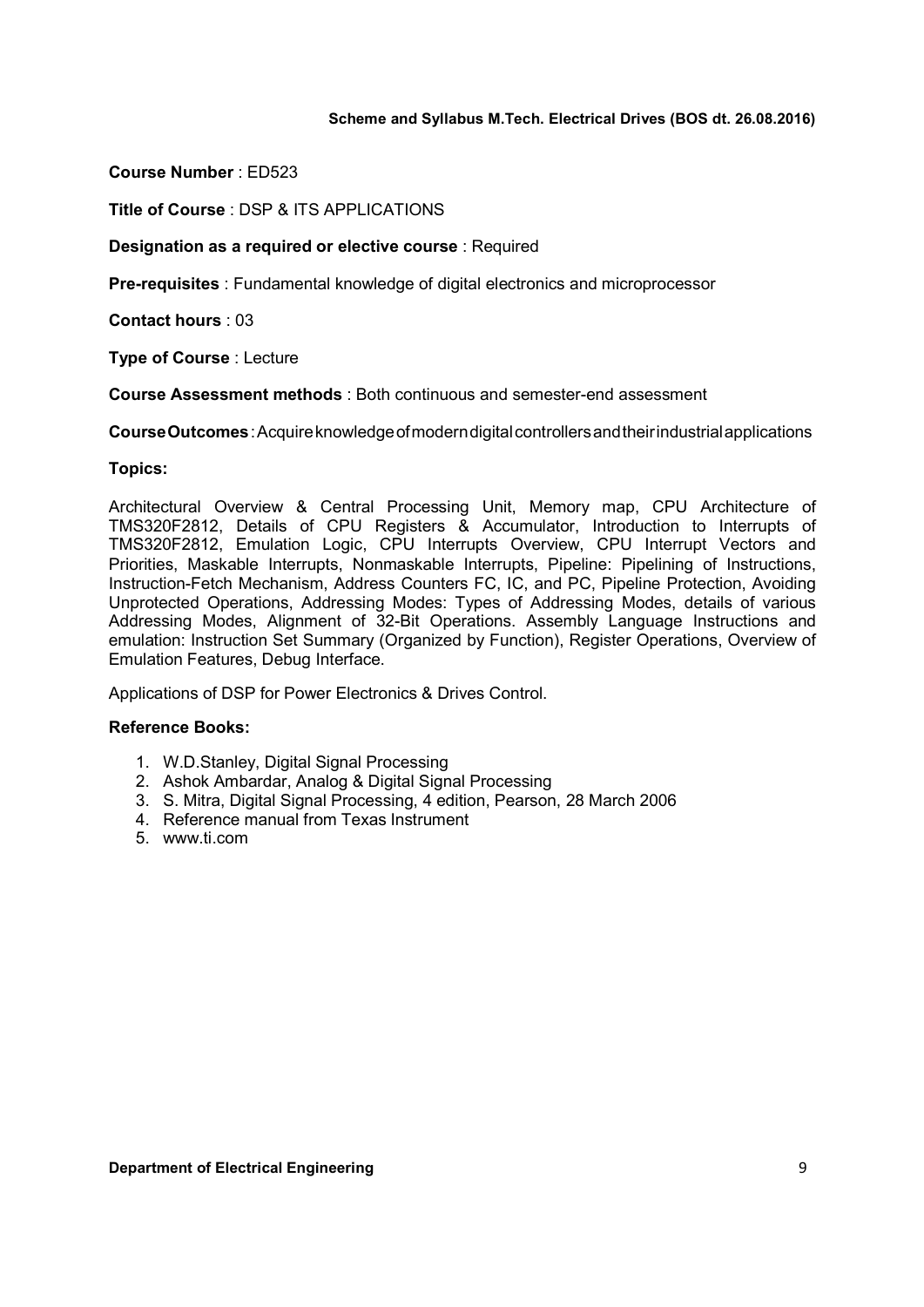# DEPARTMENTAL ELECTIVES

Course Number : ED531

Title of Course : POWER QUALITY

# Designation as a required or elective course : Elective

Pre-requisites : Fundamental knowledge of Power System and Power Electronics

Contact hours : 03

Type of Course : Lecture

Course Assessment methods : Both continuous and semester-end assessment

Course Outcomes : Monitoring and improvement of Power Quality

#### Topics:

Power Definition and Components with sinusoidal and non-sinusoidal voltage & current, Understanding Power quality, Causes and effects of power quality disturbances, Causes and effects of harmonics, converter configuration and their contribution to supply harmonics. Elimination/suppression of harmonics, classical solutions & their drawbacks, elimination/suppression of harmonics, passive and active solutions, topologies and their control methods, design of passive and active filters, EMI Issues, Wiring & Grounding,

PQ standards, Power quality monitoring and analysis of utilities, distribution system and industrial customers, Power quality measuring instruments.

- 1. R.C. Duggan, Mark F McGranaghan, H Wayne Beaty, Electrical Power Systems Quality, 3 edition, Mc-Graw-Hill, 1 March 2012
- 2. Derek A. Paice, Power Electronic Converter Harmonics, (IEEE Press) IEEE Inc. New York, 31 January 1996
- 3. Math H J Bollen,, Understanding Power Quality Problems, (IEEE Press) Standard Publishers Distributors, Delhi,Wiley-Blackwell, 24 September 1999
- 4. T J E Miller, Reactive Power Control in Electric Systems, Wiley, 2010
- 5. J. Arrillga, N R Watson, Power system harmonics, 2nd Revised edition, Wiley-Blackwell, 3 October 2003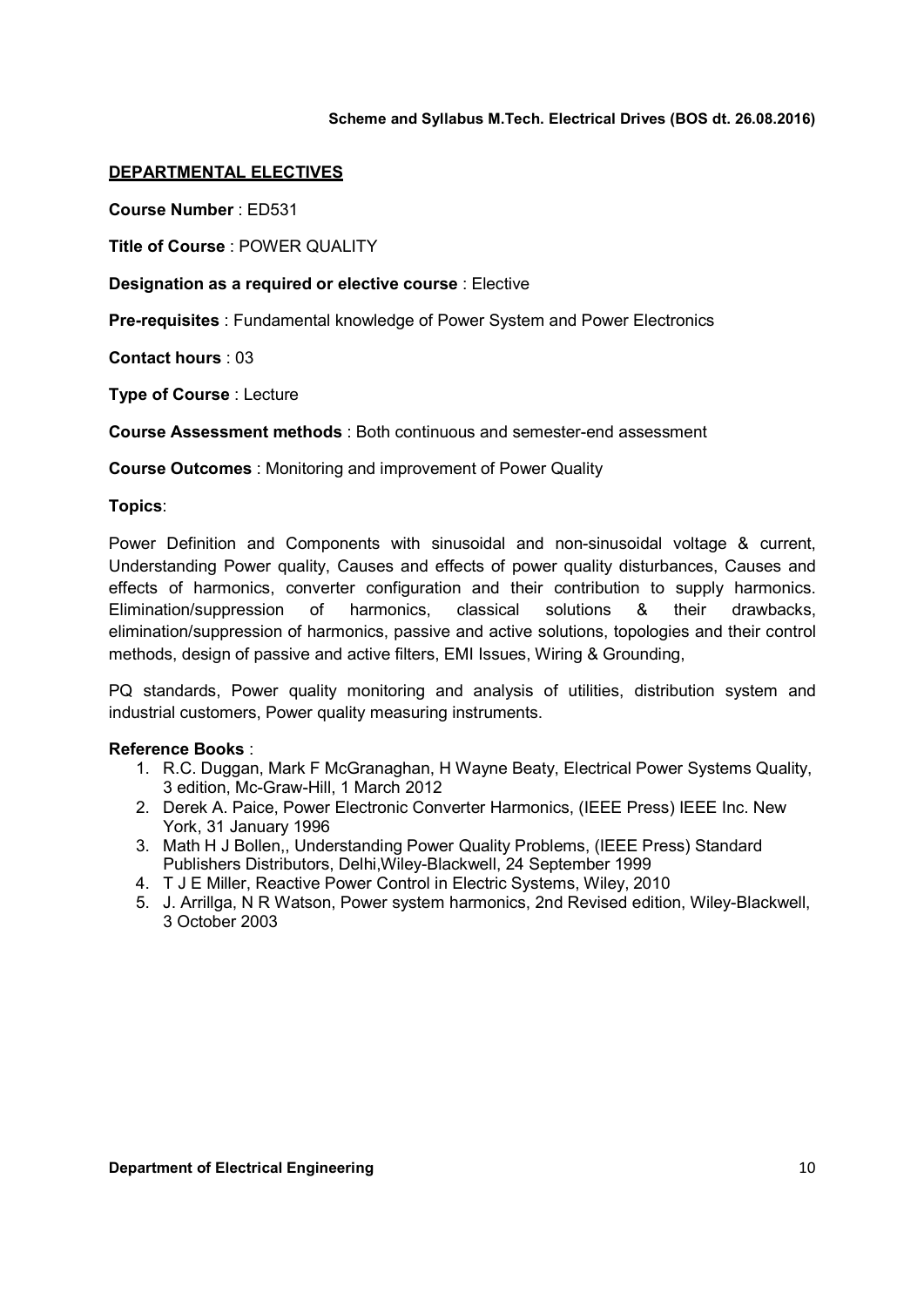Course Number : ED532

Title of Course : TRACTION DRIVES

Designation as a required or elective course : Departmental Elective

Pre-requisites : Fundamental knowledge of Power System and Electrical Machines

Contact hours : 03

Type of Course : Lecture

Course Assessment methods : Both continuous and semester-end assessment

Course Outcomes : Application of Power System and Electrical Machines in traction systems

# Topics:

Introduction to Electric Traction Systems, preliminary investigations of energy consumption, Traction Drives rating, Traction Motors, Conventional DC & AC traction drives, Semiconductor converter controlled drives, Polyphase AC motors for traction drives, Battery operated vehicles, Diesel-Electric Traction systems Conservation of Electrical energy.

Battery operated vehicles.

# Reference Books :

A.T.Dover, Electric Traction, 4th edition, Sir Isaac Pitman & Sons Ltd, 1963

- 1. G.K.Dubey, Dorodla, Joshi & Sinha, Thyristorised Power Controllers, Wiley, (November 12, 1986)
- 2. Pratab, Modern Electric Traction, Pritam Surat & Brothers, 1973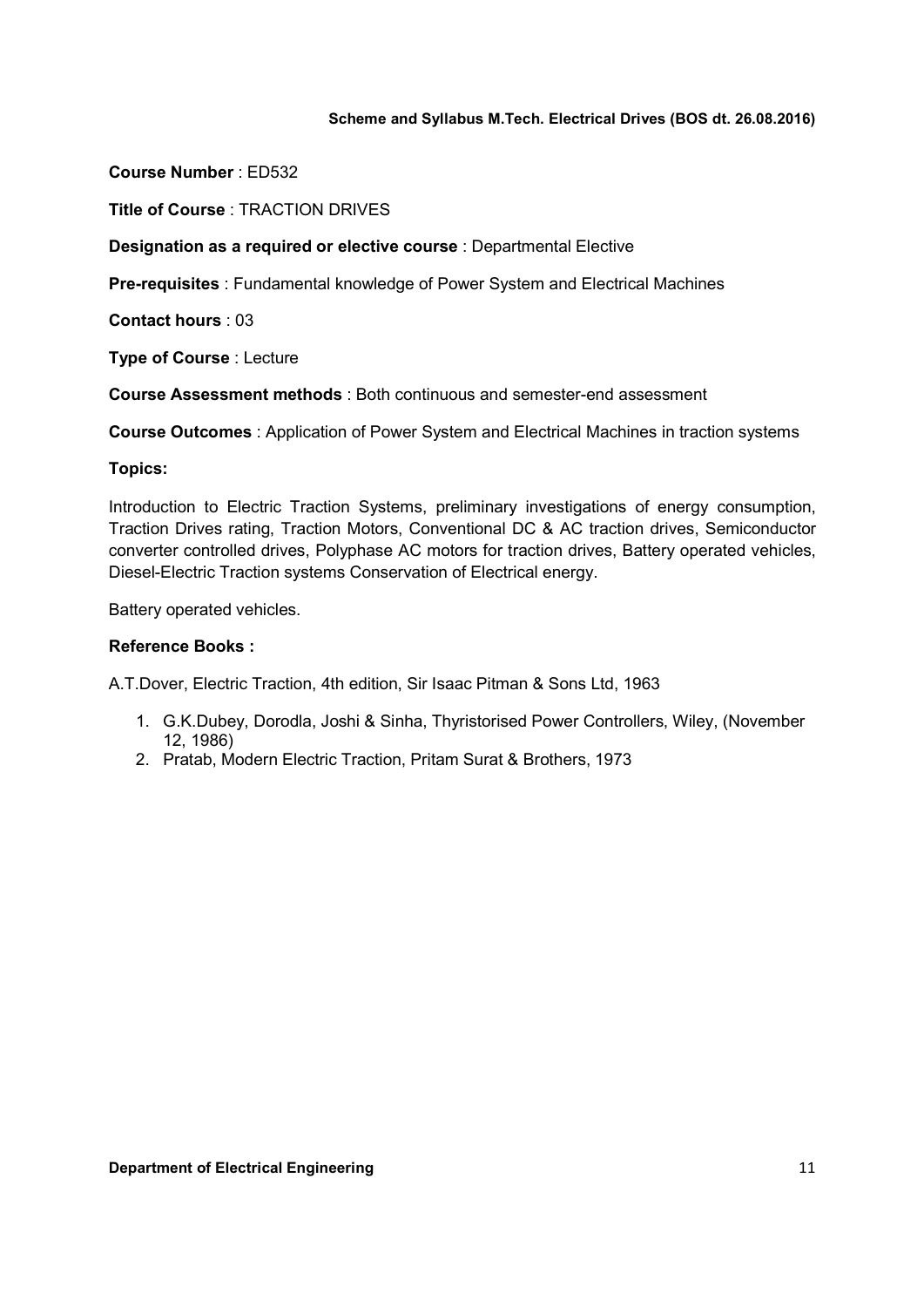Course Number : ED533

Title of Course : ADVANCED ELECTRICAL DRIVES

Designation as a required or elective course : Departmental Elective

Pre-requisites : Fundamental knowledge of Electrical Machines and power electronics

Contact hours : 03

Type of Course : Lecture

Course Assessment methods : Both continuous and semester-end assessment

Course Outcomes : Application of Power Electronic Converters and Control System in Industrial Drives

#### Topics:

Introduction to Electrical Drives: Their dynamics & control, Induction Motor Drives. Starting & braking, VSI control, CSI control, Synchronous Motor and Brushless Dc Motor Drives, Brushless dc drive, Permanent Magnet SM Drive, control fundamentals, converter configuration, synchronization, trapezoidal and sinusoidal drive control structure, performance, Switched Reluctance Motors, performance characteristics, Stepper motor and switch reluctance motor drives, solar and battery powered drives.

- 1. G.K.Dubey, Power semi conductor controlled drives, Prentice Hall, January 1989
- 2. G.K.Dubey, Fundamentals of Electrical Drives, 2nd Revised edition, Alpha Science International Ltd, 15 October 2001
- 3. B.K. Bose, Power electronics and variable frequency drives, Wiley-Blackwell, 21 September 1996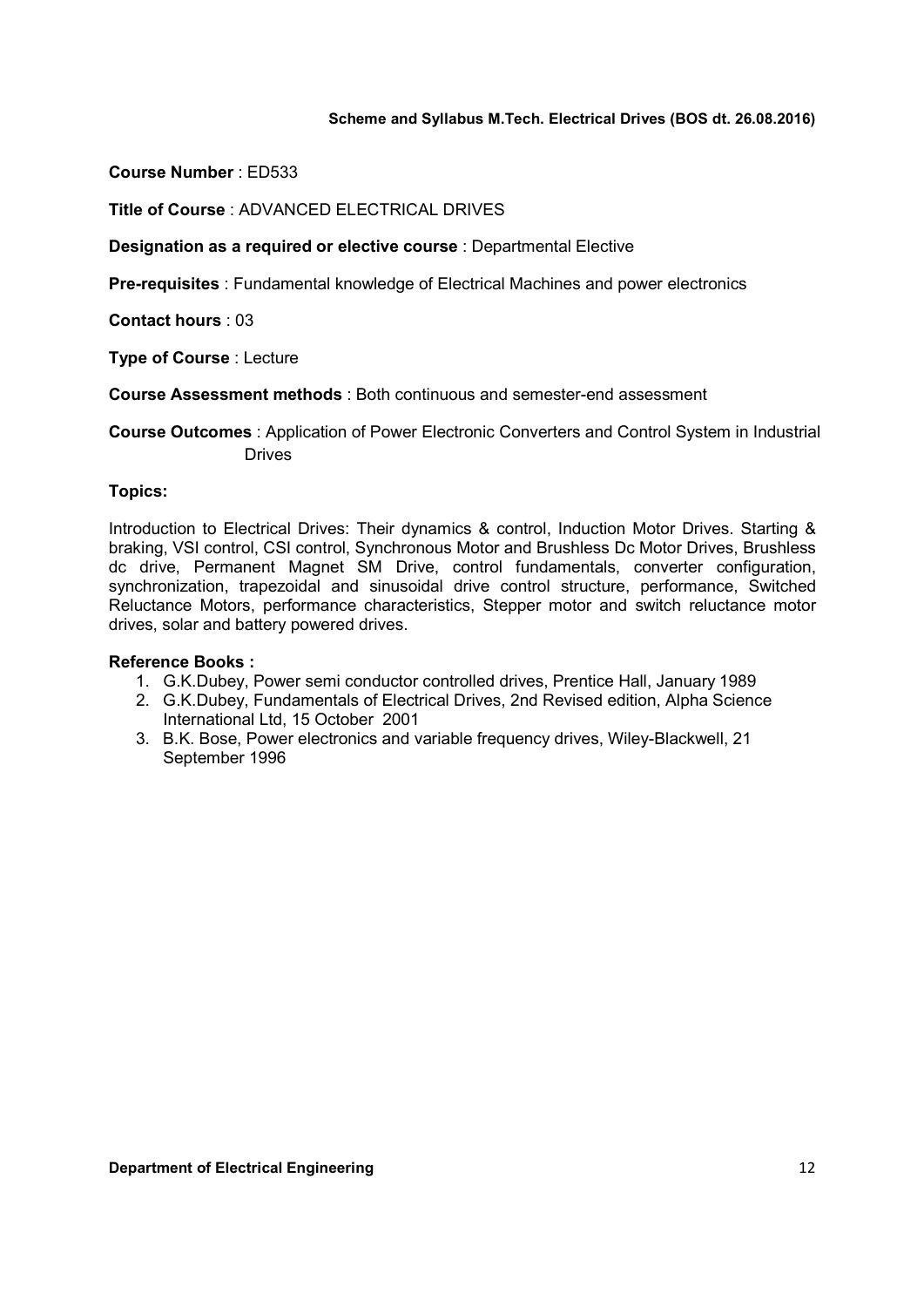### Course Number : ED534

# Title of Course : REACTIVE POWER CONTROL AND FACTS Designation as a required or elective course : Departmental Elective

Pre-requisites : Fundamental knowledge of Power System, Electrical Machines and power electronics

Contact hours : 03

Type of Course : Lecture

Course Assessment methods : Both continuous and semester-end assessment

Course Outcomes : Application of Power Electronics in Power System

#### Topics:

Reactive Power Requirement and necessity of Compensation, Objectives in Load Compensation, Dynamic Power Compensation, Passive Compensation: SVC, TCR etc. Classification of FACTS devices. Shunt Compensators: STATCOM - Characteristics and Device selection (GTO/SCR/IGBTs), STATCOM Control Strategies and applications. Series Compensation: SSSC - Compensator characteristics and control Strategies, SSC applications. TCSC- Compensator characteristics and control Strategies, TCSC applications Series-shunt Compensation: UPFC - Principle of operation, configuration and control, Simulation of UPFC, Steady State Model of UPFC.

Sub synchronous resonance and its mitigation with FACTS devices, Power system Control using FACTS devices.

- 1. T J E Miller, Reactive Power Control in Power Systems, John Wiley, 1982
- 2. Prabha Kundur, Power system Stability and control, McGraw-Hill Education, 1 March 1994
- 3. N G Hingorani and L Gyugyi, Understanding FACTS, IEEE Press, 2000
- 4. Yong-Hua Song and Xi-Fan Wang,Operation of market oriented power systems, Springer-Verlag London
- 5. Y.H. Song and A.T. Johns, Flexible ac Transmission Systems (FACTS), IEE Press, 1999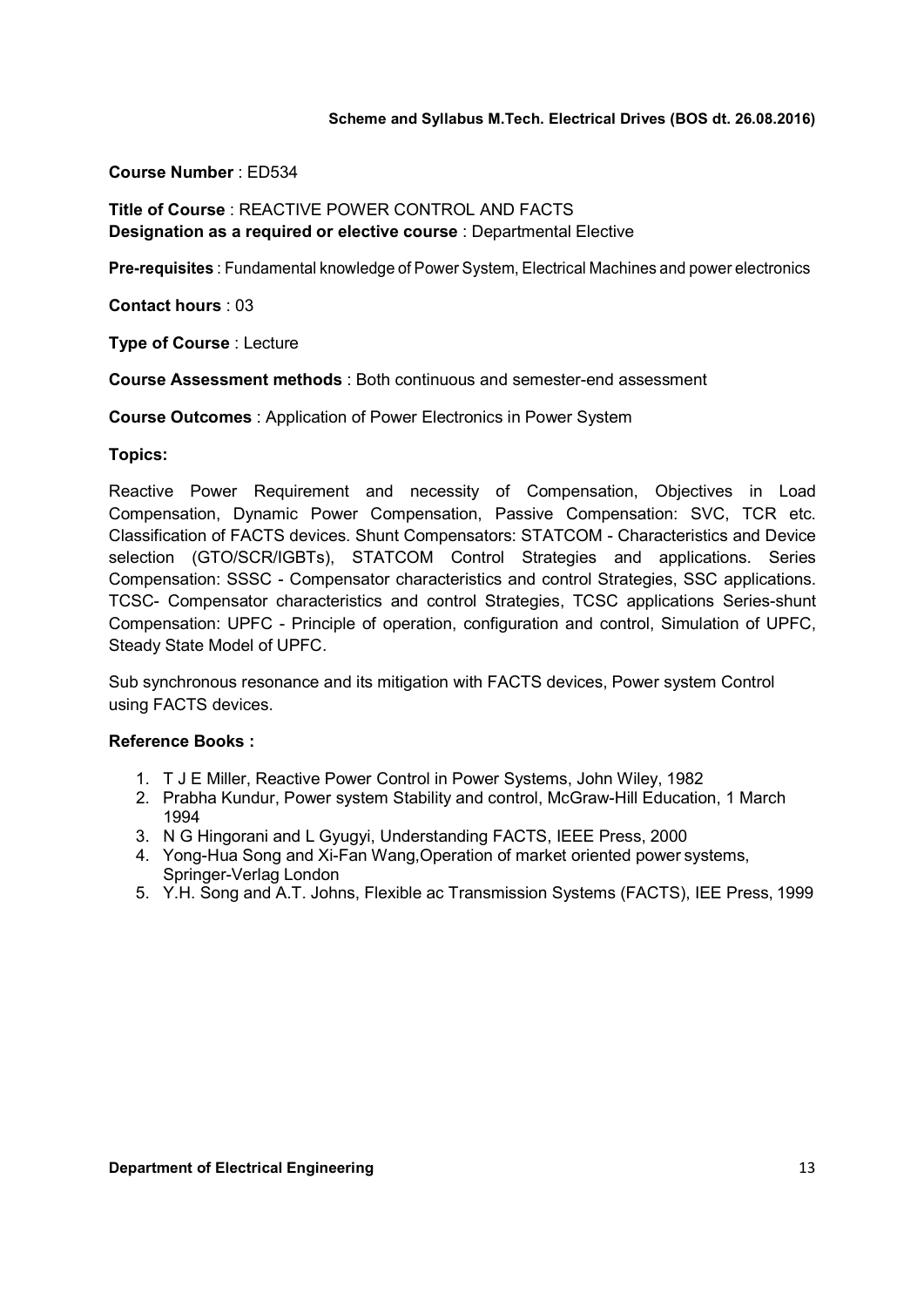# Course Number : ED535

# Title of Course : MICROCOMPUTER CONTROLLED DRIVES Designation as a required or elective course : Departmental Elective

Pre-requisites : Fundamental knowledge of Electrical Machines and basic electronics and microprocessor

Contact hours : 03

Type of Course : Lecture

Course Assessment methods : Both continuous and semester-end assessment

Course Outcomes : Application of digital controllers in electrical drives

# Topics:

DC Drives- Converters, Microcontroller hardware circuit, Performance characteristics of DC drive. Chopper fed DC Drives, hardware, circuits and waveforms. Performance Characteristic of AC Drives - Description and Performance behavior of 3-phase IM drive, Microcomputer controlled inverter fed AC drive Waveforms for 1-phase, 3-phase non PWM and 3-phase PWM inverter fed induction drives, Sampling techniques for PWM inverter. Mathematical modeling of frequency controlled induction drive, mathematical model of the system for steady state and dynamic behavior, Study of stability based on the dynamic model of the system. Close loop control of microcomputer based Drives.

- 1. Dubey G.K., Power semiconductor controlled drives, Prentiee-HALL, 1989
- 2. Bose B.K., Power electronics and variable frequency drives, IEEE Press, 1997
- 3. Bose B.K, Microcomputer control of power electronics and drive, IEEE Publications U.S., 1 June 1987
- 4. V. Subramanyam, Thyristor control of Electronic drive, McGraw Hill Education, 16 December 1987
- 5. Bose B.K, Adjustable AC drive
- 6. Leonard W, Control of electric drives, 3rd edition, Springer, September 21, 2001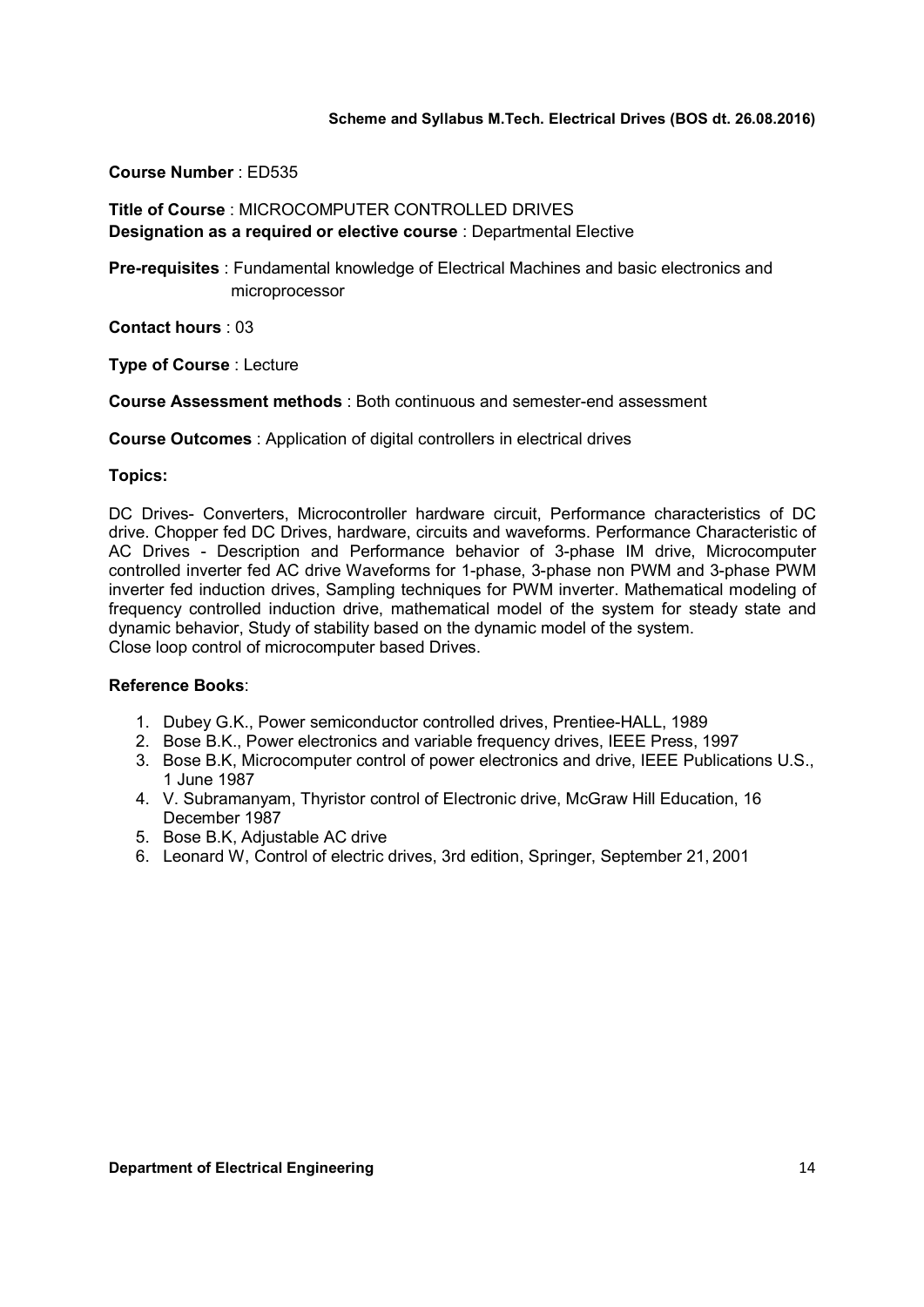# Course Number : ED536

Title of Course : NON-CONVENTIONAL ENERGY SOURCES AND ENERGY CONVERTERS Designation as a required or elective course : Departmental Elective Pre-requisites : Fundamental knowledge of Conventional Energy Systems

Contact hours : 03

Type of Course : Lecture

Course Assessment methods : Both continuous and semester-end assessment

Course Outcomes : Exploring new and renewable energy sources

# Topics:

Energy for sustainable development, Renewable and Non-renewable Energy sources, minimicro hydro, small hydro systems, Different type of turbines, generators & controls, Wind energy: Wind Energy Conversion, Potential, Site selection, Types of wind turbines, Wind Generation and Control. Solar Radiation, Measurement and Estimation, Solar Thermal Conversion Devices and Storage and Applications, Solar Photovoltaic Conversion, applications of solar PV, Stand alone/grid connected, Energy Alternatives: The Nuclear Option, Wave and Tidal Energy, Geothermal, Bio energy, Ocean thermal energy systems, MHD & fuel cells.

- 1. Chetan Singh Solanki, Solar Photovoltaics: Fundamental Technologies and Applications, 2 edition, Prentice Hall India Learning Private Limited, 2011
- 2. Chetan Singh Solanki, Renewable Energy Technologies: Practical Guide for Beginners, Prentice Hall India Learning Private Limited, 2008
- 3. Sawhney G.S., Non-conventional Energy Resources, Khanna, 1 December 2004
- 4. By Philip R Pryde, Non-conventional Energy Resources, McGraw Hill Education, 26 May 2009
- 5. R. K. Rajput, Non-conventional Energy Sources and Utilization, S.Chand (G/L) & Company Ltd, 2012
- 6. B. H. Khan, Non-conventional Energy Resources, 2 edition, TMH Publication, 26 May 2009
- 7. G. D. Rai, Non-conventional Energy Resources, Khanna Publication, 1 December 2004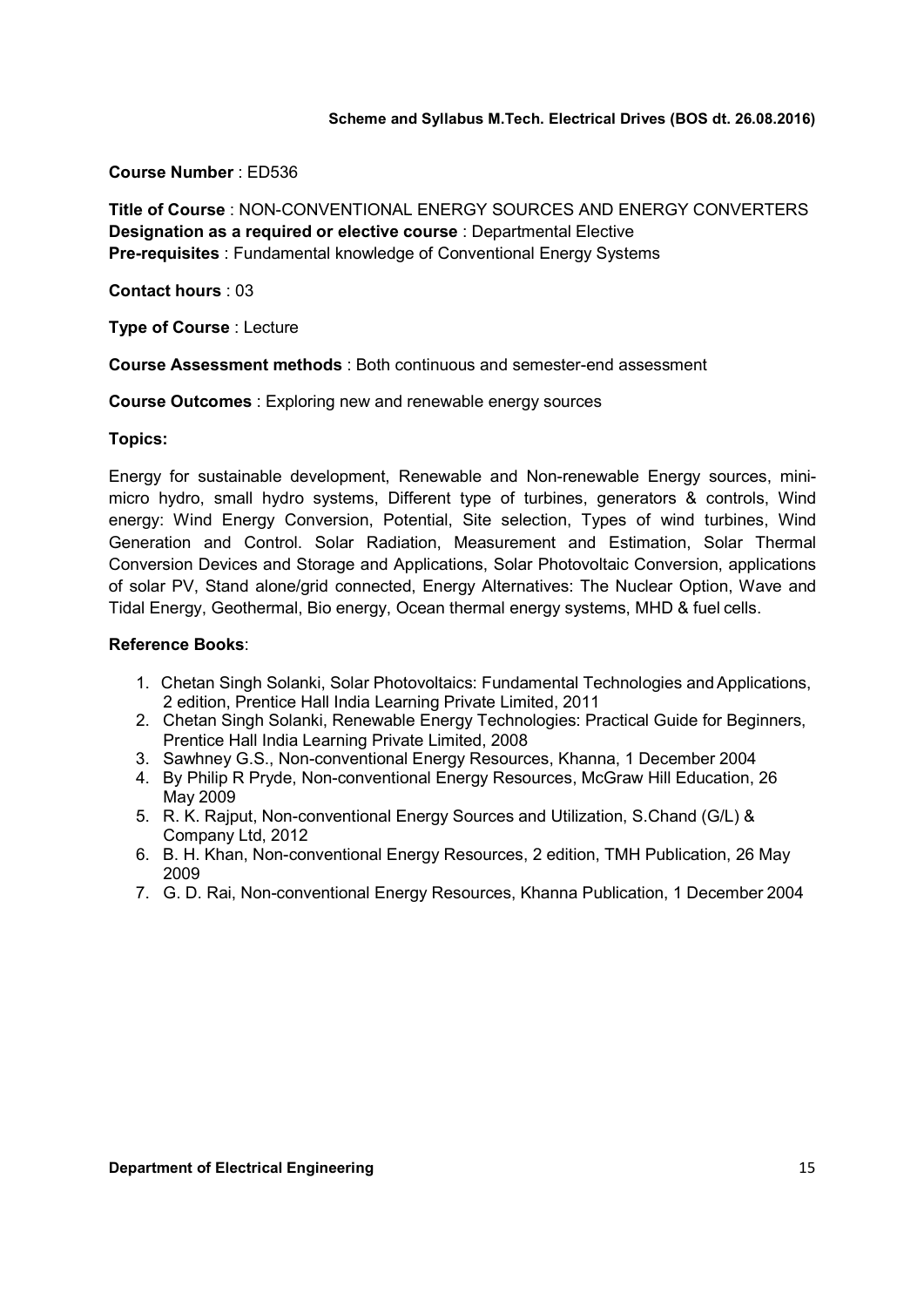Course Number: ED-537

Title of Course: SPECIAL MACHINES

Designation as a required or elective course: Departmental Elective

Pre-requisites: Knowledge of Power Electronics, Electrical Machines and Drives, Power converters

Contact hours: 03

Type of Course: Lecture

Course Assessment methods: Both continuous and semester-end assessment

Course Outcomes: Exploring possibilities of special machines in industrial applications

# Topics:

Review of drives. Principle, construction, operation & control of special machines: switch reluctance motor, brushless DC motor, stepper motor, linear induction motor, hysteresis motor. Energy efficient motors.

Control and applications of special machines.

# Reference Books:

J.M.D. Murphy, Power electronics control of AC machine, 1st edition, Franklin Book Co, March 1988

- 1. T.J.E. Miller, BrushlessPermanent-magnet and reluctance motor Drives, Clarendon Press, 2 March 1989
- 2. B.K.Bose, Power electronics and variable frequency drives edited, IEEE Press, 1997
- 3. J.C. Andreas, Energy efficient electric motors, 3 edition, CRC Press, August 30, 2004
- 4. K Venkataratnam, Special Electrical Machines, First edition, Universities Press, 2008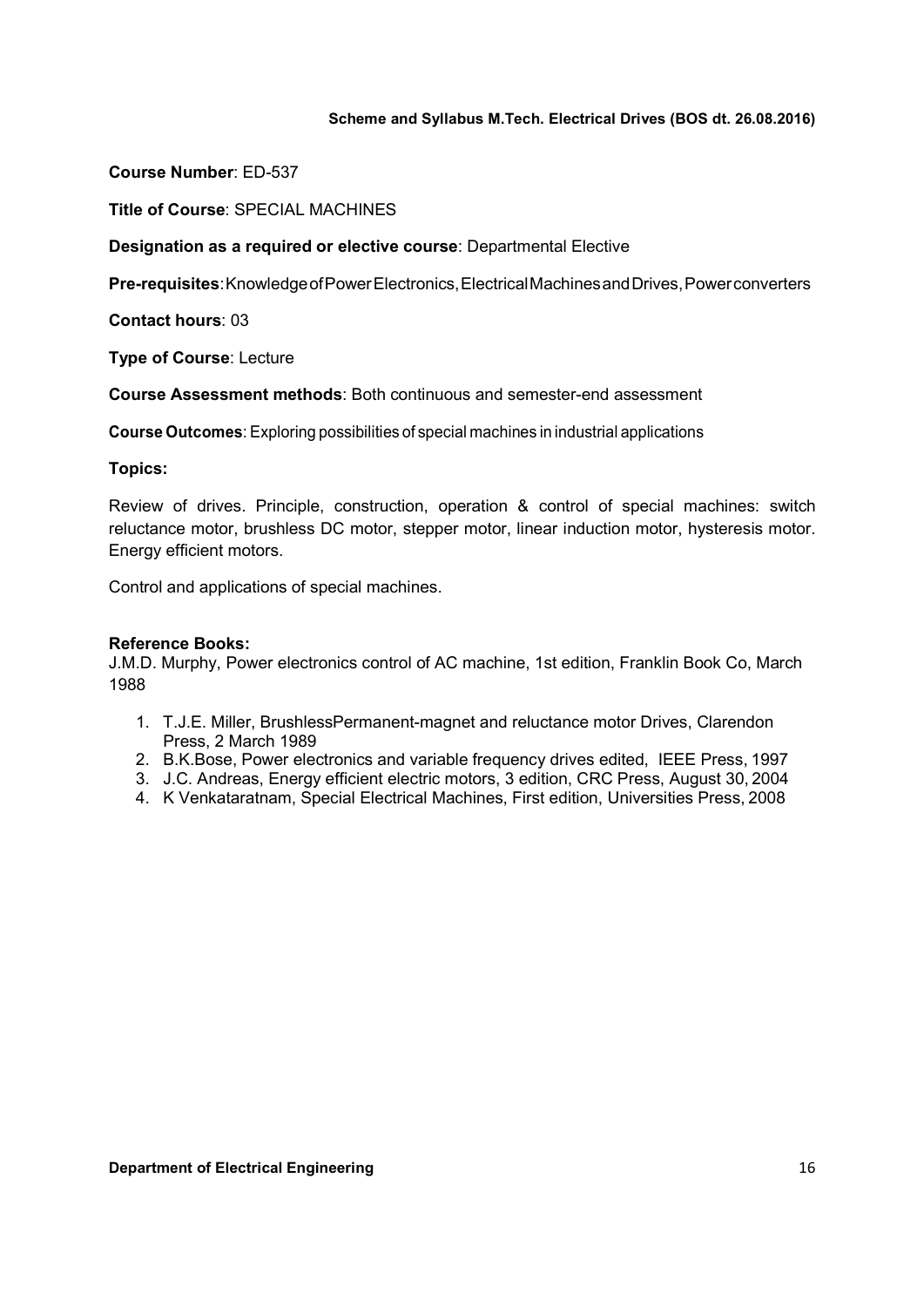Course Number: ED-538

Title of Course: EHV AC & DC TRANSMISSION

Designation as a required or elective course: Departmental Elective

Pre-requisites: Knowledge of Power Electronics, Electrical Machines and Power System

Contact hours: 03

Type of Course: Lecture

Course Assessment methods: Both continuous and semester-end assessment

Course Outcomes: Application of power electronics and control in EHV AC & DC Systems

# Topics:

Long line theory, corona power loss and audible noise. Reactive Power compensation of EHV AC lines, FACTs devices, Sequential impedances of AC systems EHVAC transmission overvoltages, insulation design of lightning and switching over voltages. High voltage testing of AC equipments, Comparison of EHV AC & DC transmission HVDC system configuration and components conversion and inversion, Analysis of three phase bridge converter and Performance equations, Control of HVDC system, Principle of DC link control, current and Extinction angle control, Transmission power control, alternative inverter control modes, Harmonics and AC/DC filters, Interaction responses to DC and AC system faults, Modelling of HVDC system.

- 1. Begemudre R.D., "EHVAC Transmission Engineering" Willy Eastern Ltd.
- 2. P.Kundur "Power System Stability and Control" Mc Graw Hill Publication.
- 3. Arrillaga J., "HVDC Transmission" Peter Peregrinus Pub.
- 4. Rao S., "EHV AC & HVDC Transmission Systems" Khanna Pub.
- 5. Padiyar K.R., "HVDC Power Transmission Systems" Willy Eastern Ltd.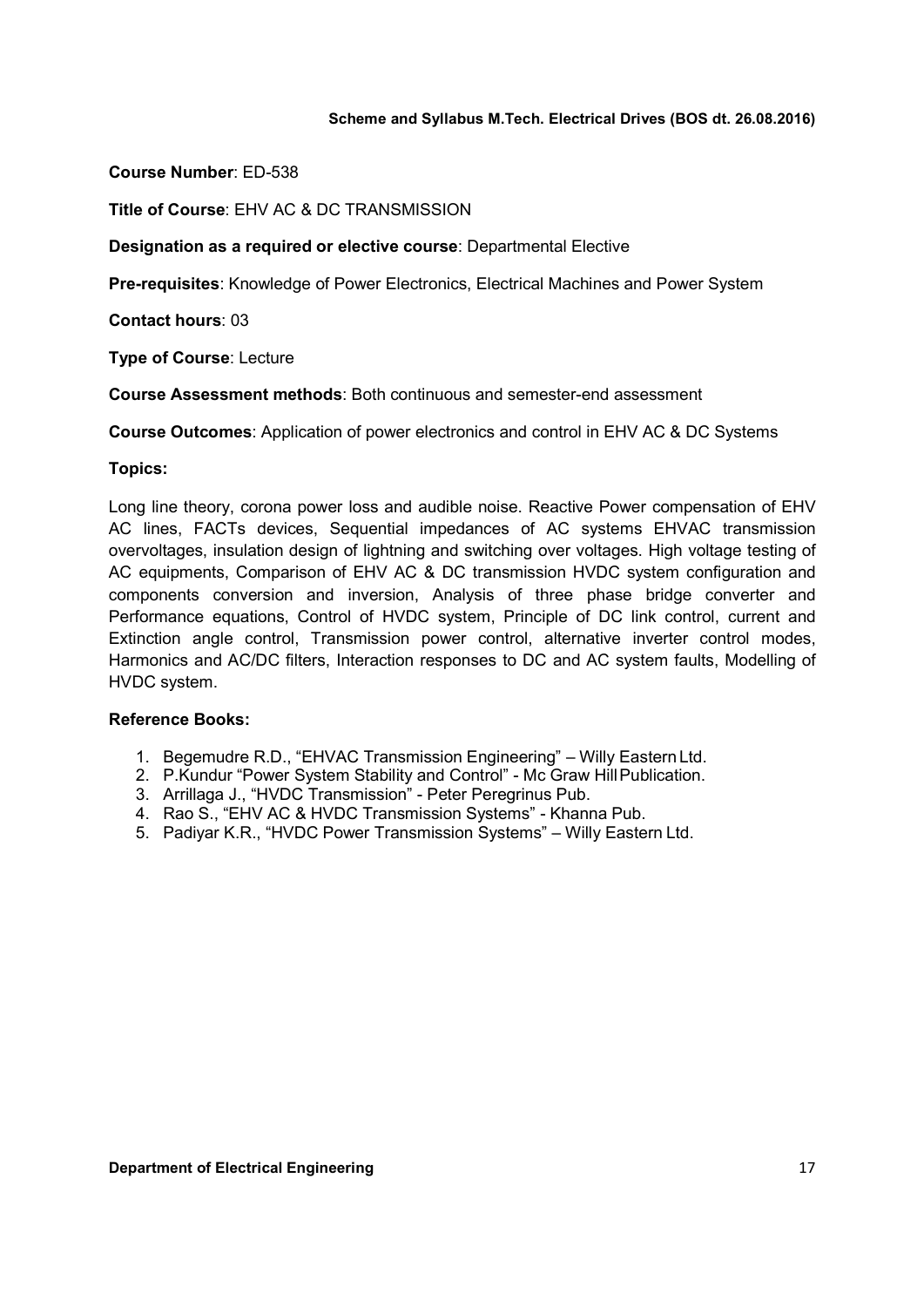Course Number: ED-539

Title of Course: PRINCIPLE OF DATA CONVERTERS

Designation as a required or elective course: Open Elective

Pre-requisites: Knowledge of Discrete system and Electronics devices.

Contact hours: 03

Type of Course: Lecture

Course Assessment methods: Both continuous and semester-end assessment

Course Outcomes: Knowledge of data converters employed in Processors and embedded systems. .

#### Topics:

Review of Discrete Time Signals, Fourier Series and Transforms, Z-transform. Nyquist Sampling Theorem, Different types of Sample and Hold circuits, Voltage References. Design Fundamentals for Analog ICs: MOSFETs and MOS devices, Op-Amp circuits design. Advanced Filters: Gm-C Filters, MOSFET-C Filters. Switched Capacitor Circuits: Switched Capacitor Amplifiers, Integrators and Switched Capacitor Filters. Nyquist Rate ADC: Flash, Interpolating, Folding Flash, SAR and Pipelined architectures.

Nyquist Rate DAC: Voltage, Current and Charge mode converters, Hybrid and Segmented Converters. Oversampled A/D and D/A converters, Delta-Sigma data converters, Data Converters in  $\mu$ C, DSP and Embedded systems.

- 1. R. Jacob Baker: CMOS Mixed Signal Circuits Design, Willey-IEEE 2nd edition 2008
- 2. R. Gregorian and Ternes: Analog MOS integrated circuits for signal processing, JosseyBass, 1986.
- 3. R.Gregorian: Introduction to CMOS OP-AMPs and comparators, John-Wiley, 1999.
- 4. D.Johns and K.Martin: Analog integrated circuit design, John-Wiley, 1997.
- 5. B.Razavi: Monolithic Phase-locked loops and clock recovery circuits: Theory and design, Wiley-IEEE Press, 2008.
- 6. R. J. Baker: CMOS: Mixed-Signal Circuit Design, (2nd edition) 2008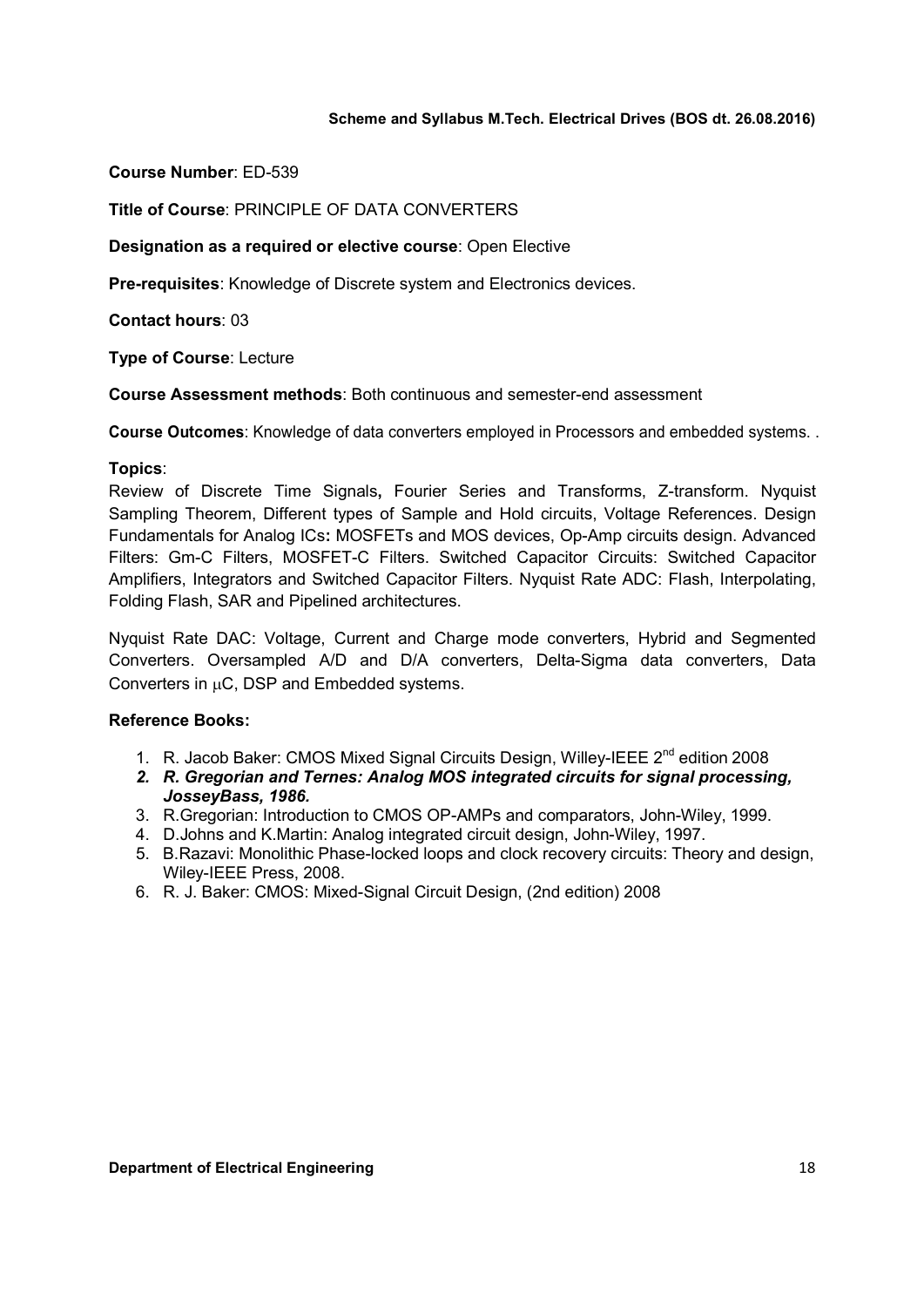Course Number : ED-541

Title of Course : PWM TECHNIQUES FOR POWER CONVERTERS

Designation as a required or elective course : Elective

Pre-requisites : Fundamental knowledge of Power Electronics and Basic Electronics

Contact hours : 03

Type of Course : Lecture

Course Assessment methods : Both continuous and semester-end assessment

Course Outcomes : Effective control of Power Converters

#### Topics:

Introduction to Power Electronic converters and need of modulation schemes, fundamentals of Pulse Width Modulation, Modulation of one inverter phase leg, Modulation of 1-phase and 3 phase VSI, Fundamental of SPWM and SVPWM Techniques, Over modulation of converters, Active switch pulse width determination, Active switch pulse placement within a switching period, Active switch pulse sequence between phase legs and across switching periods, pulse width modulation for multilevel inverters, Implementation of modulation controller, Continuing developments in modulation as random PWM, PWM for voltage unbalance, Effect of minimum pulse width and dead time.

- 1. D. Grahame Holmes, Thomas A.Lipo, Pulse width modulation of Power Converter: Principles and Practice, John Wiley & Sons, 03-Oct-2003.
- 2. Bin Wu, High Power Converter, Wiley Publication
- 3. Marian K.Kazimicrczuk, Pulse width modulated dc-dc power converter, Wiley Publication
- 4. N. Mohan, Power Electronics : Converters, Applications & Design, John Wiley & Sons, Pearson Education
- 5. nptel.ac.in and IEEE papers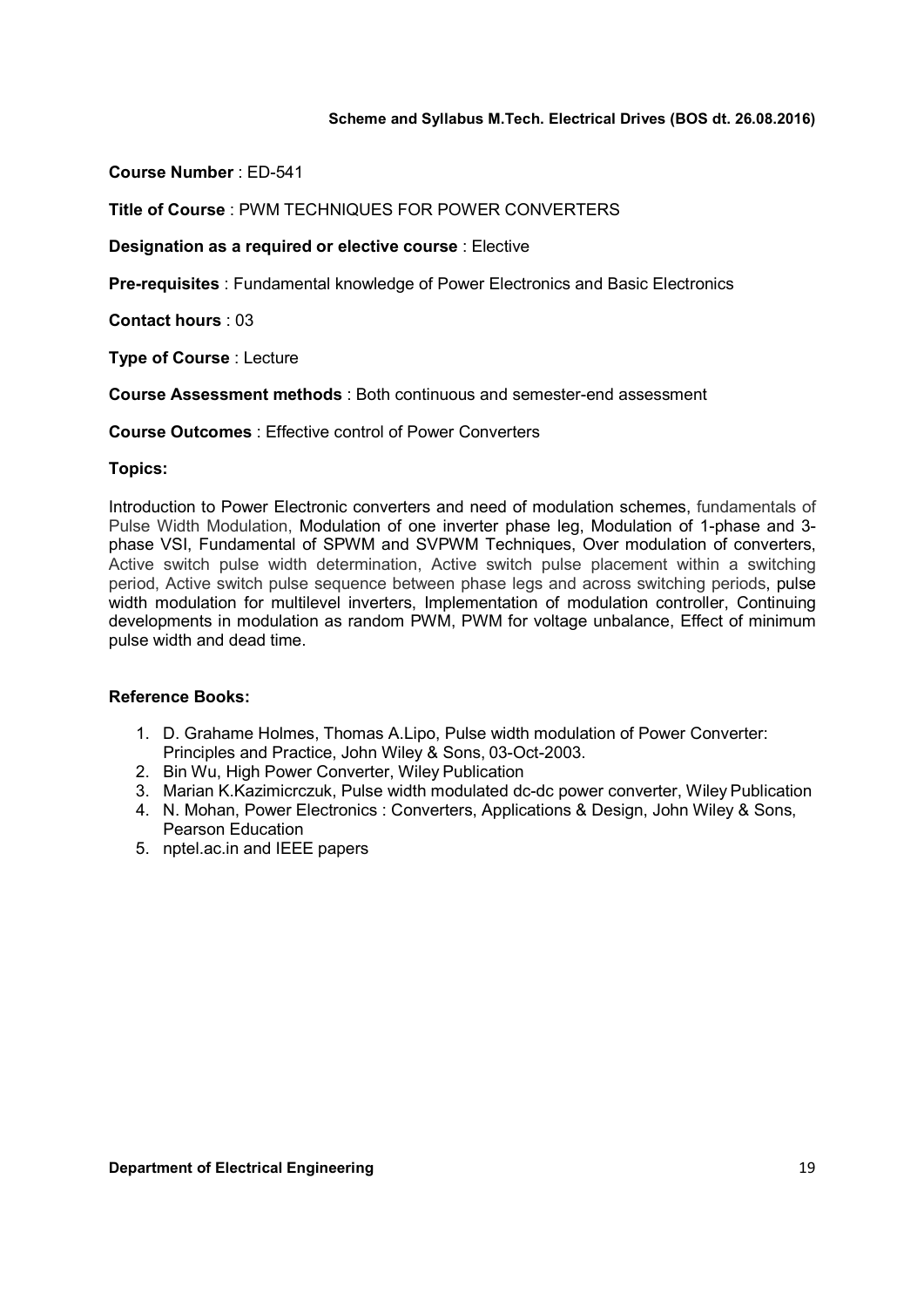# Course Number: ED542

Title of Course: SMART GRID TECHNOLOGIES

# Designation as a required or elective course: ELECTIVE

Pre-requisites: Distribution systems and Measuring instruments.

Outcome: After undergoing the course, the students would get acquainted with the smart technologies, smart meters and power quality issues in smart grids.

#### Contact hours: 03

Type of Course: Lecture

Course Assessment methods: Both continuous and semester-end assessment

# Topics:

Evolution of Electric Grid, Concept, Definitions and Need for Smart Grid, Smart grid drivers, functions, opportunities, challenges and benefits, Difference between conventional & Smart Grid, Concept of Resilient & Self Healing Grid, Present development & International policies in Smart Grid, Diverse perspectives from experts and global Smart Grid initiatives.

Smart energy resources, Smart substations, Wide area monitoring, Protection and control, Phasor Measurement Unit (PMU), Intelligent Electronic Devices(IED) & their application for monitoring & protection Distribution systems: DMS, Volt/VAR control, Fault Detection, Isolation and service restoration, Outage management, Phase Shifting Transformers.

Plug in Hybrid Electric Vehicles (PHEV). Introduction to Smart Meters, Advanced Metering infrastructure (AMI) drivers and benefits, AMI protocols, standards and initiatives, AMI needs in the smart grid. Power Quality Conditioners for Smart Grid, Web based Power Quality monitoring, IP based Protocols, Cyber Security for Smart Grid.

- 1. StuartBorlase, "SmartGrid:Infrastructure,Technologyand Solutions", CRC Press 2012.
- 2. Janaka Ekanayake, Nick Jenkins, KithsiriLiyanage, Jianzhong Wu, Akihiko Yokoyama, "Smart Grid: Technology and Applications",Wiley ,2012.
- 3. Vehbi C. Güngör, DilanSahin, TaskinKocak, Salih Ergüt, Concettina Buccella, Carlo Cecati, and Gerhard P. Hancke, "Smart Grid Technologies: Communication Technologies and Standards" IEEE Transactions On Industrial Informatics,Vol. 7, No.4, November 2011.
- 4. Xi Fang, Satyajayant Misra, Guoliang Xue, and Dejun Yang "Smart Grid The New and Improved Power Grid: A Survey", IEEE Transaction on Smart Grids, 2011.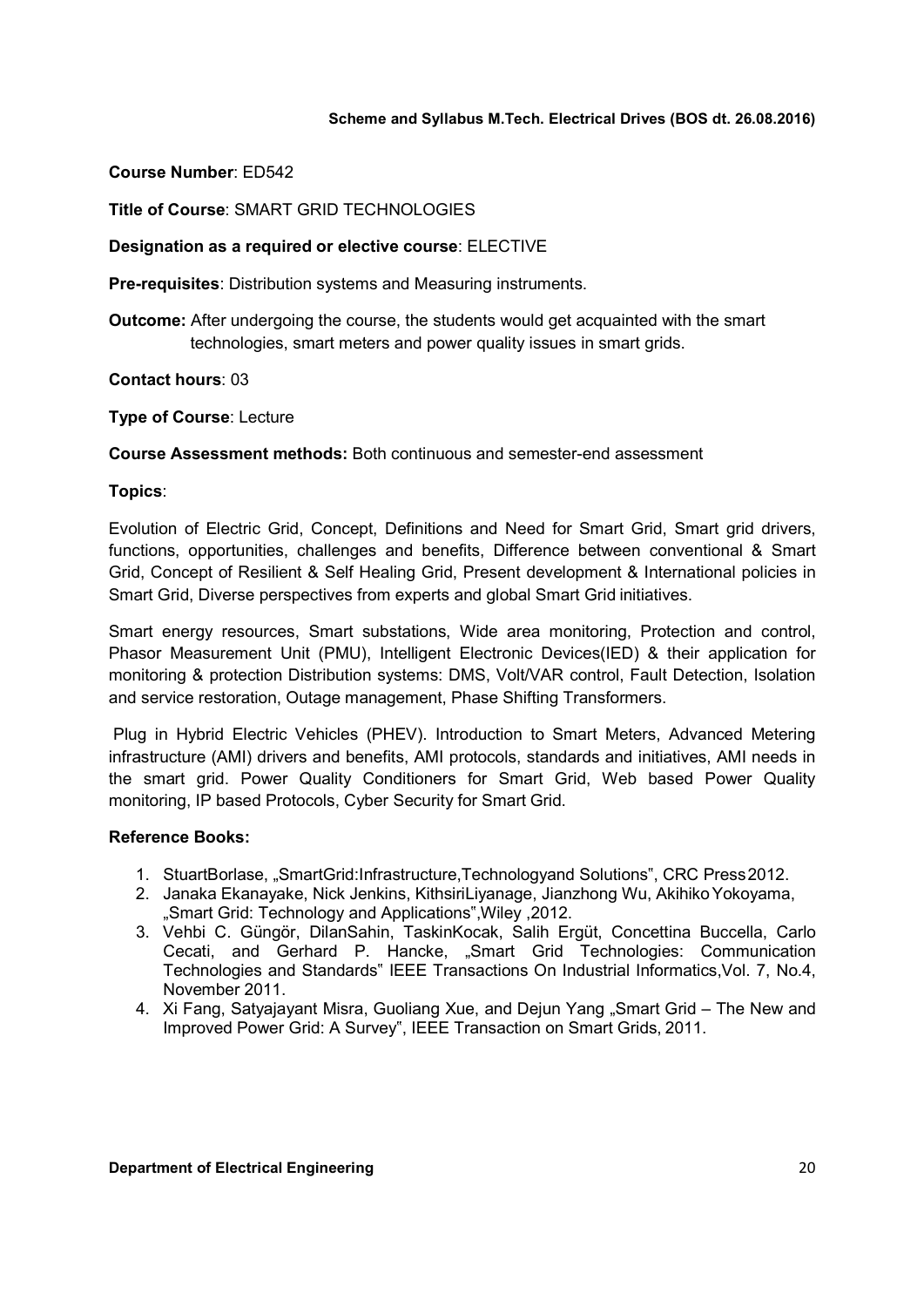# OPEN ELECTIVES

Course Number: ED-551

Title of Course: FINITE ELEMENT METHODS

Designation as a required or elective course: Open Elective

Pre-requisites: Fundamental Knowledge of mathematics and system theory

Contact hours: 03

Type of Course: Lecture

Course Assessment methods: Both continuous and semester-end assessment

Course Outcomes: Analysis and Simulation of electrical system using FEM approach

# Topics:

Various approaches in FEM, direct stiffness method, energy approach and galerkin"s approach, detailed method for stress and vibration analysis problems, various elements, development of element stiffness matrices. Applications to bar, beam, truss, spring, shafts, plates and shells. Isoparametric elements, plate bending and shell elements, Axi-symmetric problem, vibration problem, software such as IDEAS, ANSYS, Norton, used in FEM, Nonlinear FEA.

- 1. O.C. Zienciwicz., Finite element method, 7 edition, Butterworth-Heinemann, 2 Oct. 2013
- 2. C.S. Krishnamurthy, Finite element method, 2 edition, McGraw Hill Education, 15 June 2001
- 3. Logon, Finite element method, 5th edition, Cengage Learning, 15 April 2010
- 4. Heubner, Finite element method, 4th Revised edition, John Wiley & Sons, 9 November 2001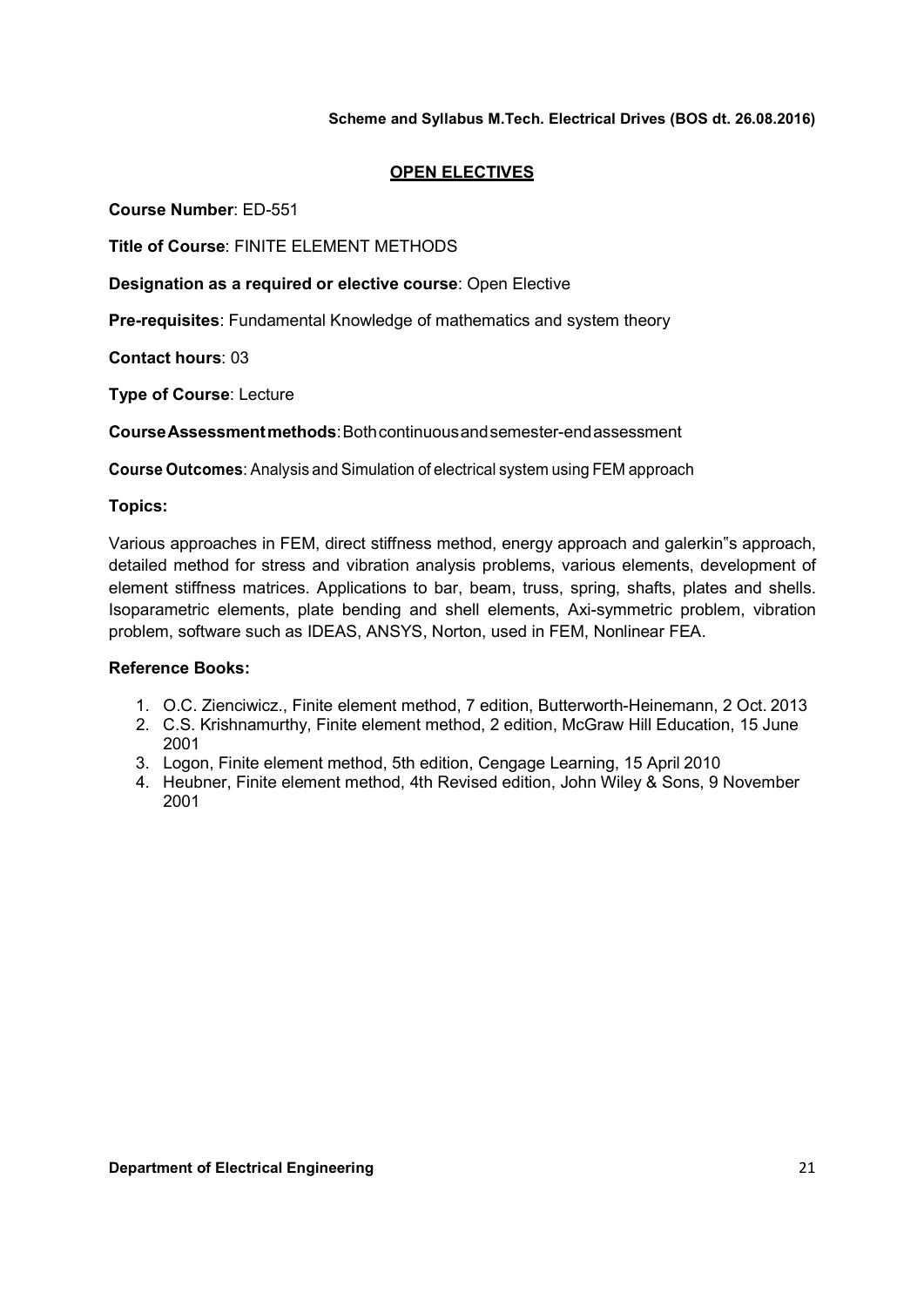Course Number: ED-552

Title of Course: MICROCOMPUTER AND IT"S APPLICATIONS

Designation as a required or elective course: Open Elective

Pre-requisites: Fundamental Knowledge of digital electronics and microprocessor

Contact hours: 03

Type of Course: Lecture

Course Assessment methods: Both continuous and semester-end assessment

Course Outcomes: Application of digital controllers in electrical systems

#### Topics:

Programmable Peripheral Devices: PPI 8255, various operating modes, fixing diagram, PIT 8253, programming and modes of operation, PIC 8259, operating modes.

Interfacing of peripherals, A/D & D/A converters, 8255, 8253, 8259 with 8/16 bit microprocessor/Data Acquisition system. Microcontroller - 8051 Architecture, Counter/Timers, Instructions, Programming, Interfacing, Applications, Comparison of 8085, 8086, 8057 etc. Programmable logic controller: PLC Architecture, programming, Counter/Timers and its applications.

Applications of Microcontroller and PLC for Drives Control.

- 1. Gaonkar, Microprocessor Architecture programming & applications, 6th edition, Penram International Publishing,1 October 2013
- 2. D.V.Hall, Microprocessors & interfacing, McGraw-Hill Inc., 1 June 1986
- 3. Gary Dunning, Introduction to programmable logic controller, 3rd edition, Thomson/Delmar Learning, December 16, 2005
- 4. K.J.Ayala, The 8051 Microcontroller, 2 nd edition, pearson,
- 5. B.Ram., Fundamental of microprocessor and microcomputers, Dhanpat Rai Publications (P) Ltd., 2012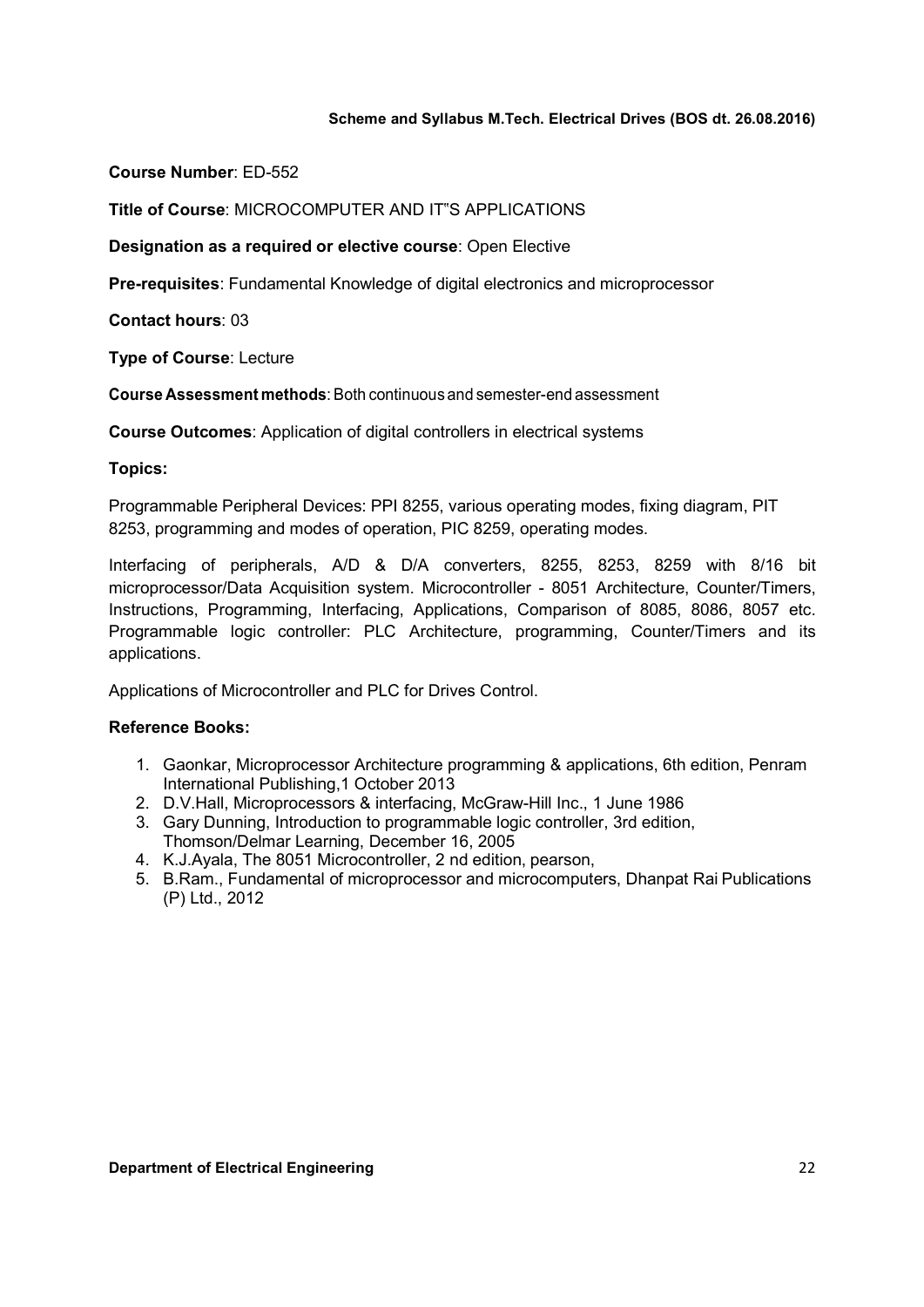Course Number: ED-553

Title of Course: EVOLUTIONARY TECHNIQUES

Designation as a required or elective course: Open Elective

Pre-requisites: Fundamental Knowledge of computer programming

Contact hours: 03

Type of Course: Lecture

Course Assessment methods: Both continuous and semester-end assessment

Course Outcomes: Application of AI techniques in electrical systems

#### Topics:

Optimization: single objective, multi-objective and constraint problem, linear, non-linear and NP hard problem, combinatorial optimization, Conventional optimization method (lambda and differential). greedy optimization technique, Simple genetic algorithm, Multi-objective genetic algorithm. Artificial neural network, Fuzzy logic, Ant colony optimization, Particle swarm optimization, Basic simulated annealing. Basic tabu search method, Bacteria forging and Fish schooling optimization. Bee flying optimization.

AI Application in Electrical Systems.

- 1. J.M.Zurada, Introduction to Artificial Neural System , Jaico Publ. House Bombay
- 2. V.Rao & H.Rao, C++ Neural Networks and Fuzzy Logic, 2 Pap/Dsk edition, M & T Books, October 1995
- 3. Marco Dorigo and Thomas Stutzle, Ant Colony Optimization, A Bradford Book, June 4, 2004
- 4. D.E. Goldberg, Genetic Algorithm in Search Optimization and machine learning, 13th edition, Addison Wesley, 1 January 1989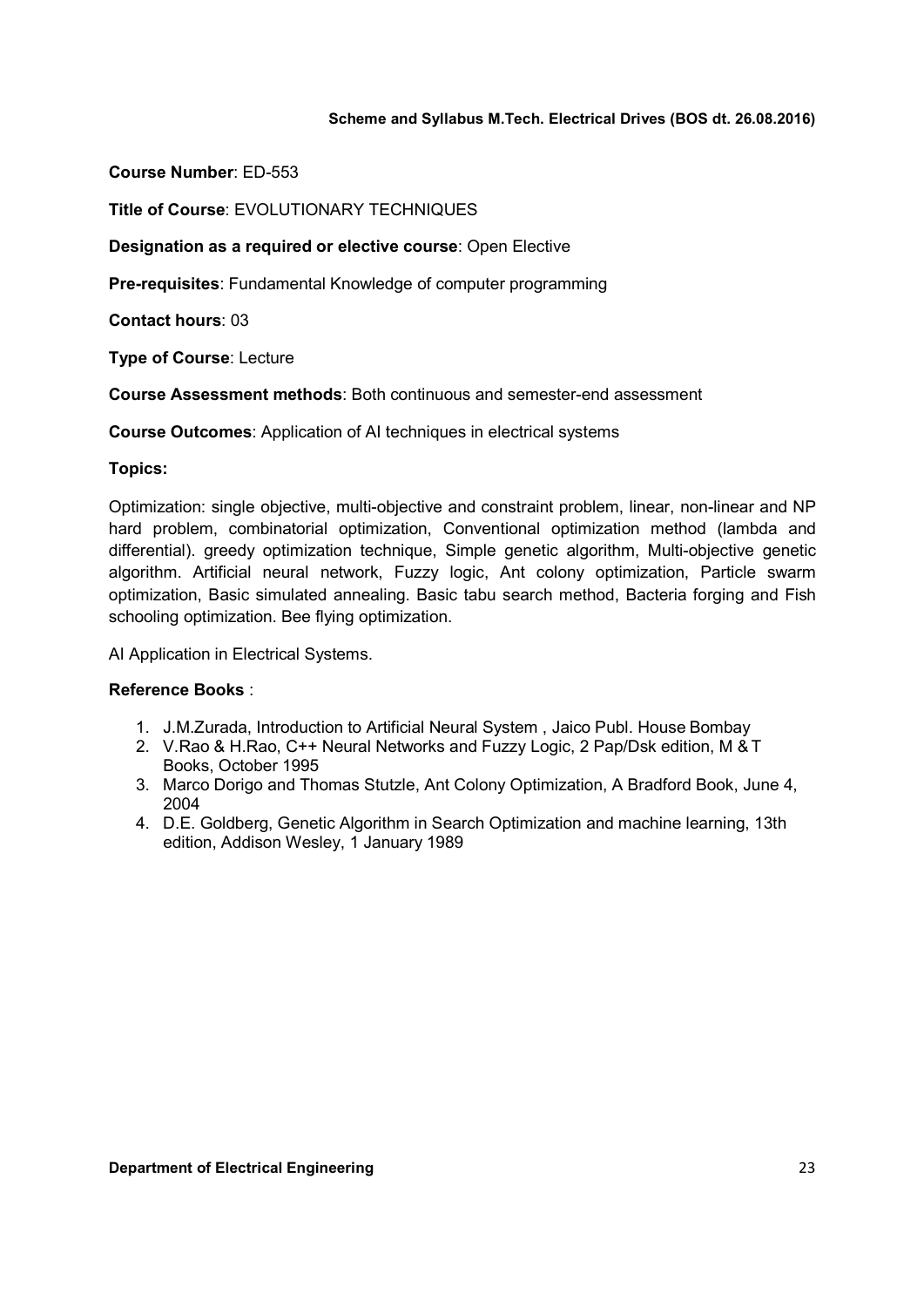### Course Number:ED-554

# Title of Course: ECONOMICS OF REGULATION AND RESTRUCTURING OF ENERGY **INDUSTRIES**

# Designation as a required or elective course: Open Elective

Pre-requisites: Fundamental Knowledge of electrical power market

Contact hours: 03

Type of Course: Lecture

Course Assessment methods: Both continuous and semester-end assessment

Course Outcomes: Acquiring knowledge of restructuring of electrical power utilities

#### Topics:

Introduction to economic regulation, principles of regulation, Monopoly, competition and its Regulation, Traditional regulation, rate of return regulation, problems with rate of return regulation, restructuring options and understanding restructuring issues, Transmission Network and Wholesale Market Institutions, Retail Competition and Customer Choice.

The Economics and Politics of Government Ownership, Concept of economic regulation of energy industries.

- 1. Hunt, S, Making competition work in electricity, John Wiley & Sons, 2002
- 2. Hunt, S. and G. Shuttleworth, Competition and Choice in electricity, Wiley, 1996
- 3. Newbery DMG, Privatisation, restructuring and regulation of network Utilities, MIT Press, 2000
- 4. W. K. Viscusi, JM, Vernon and JE Harrington, Economics of Regulation and Anti-trust, 3rd edition, MIT Press, 2000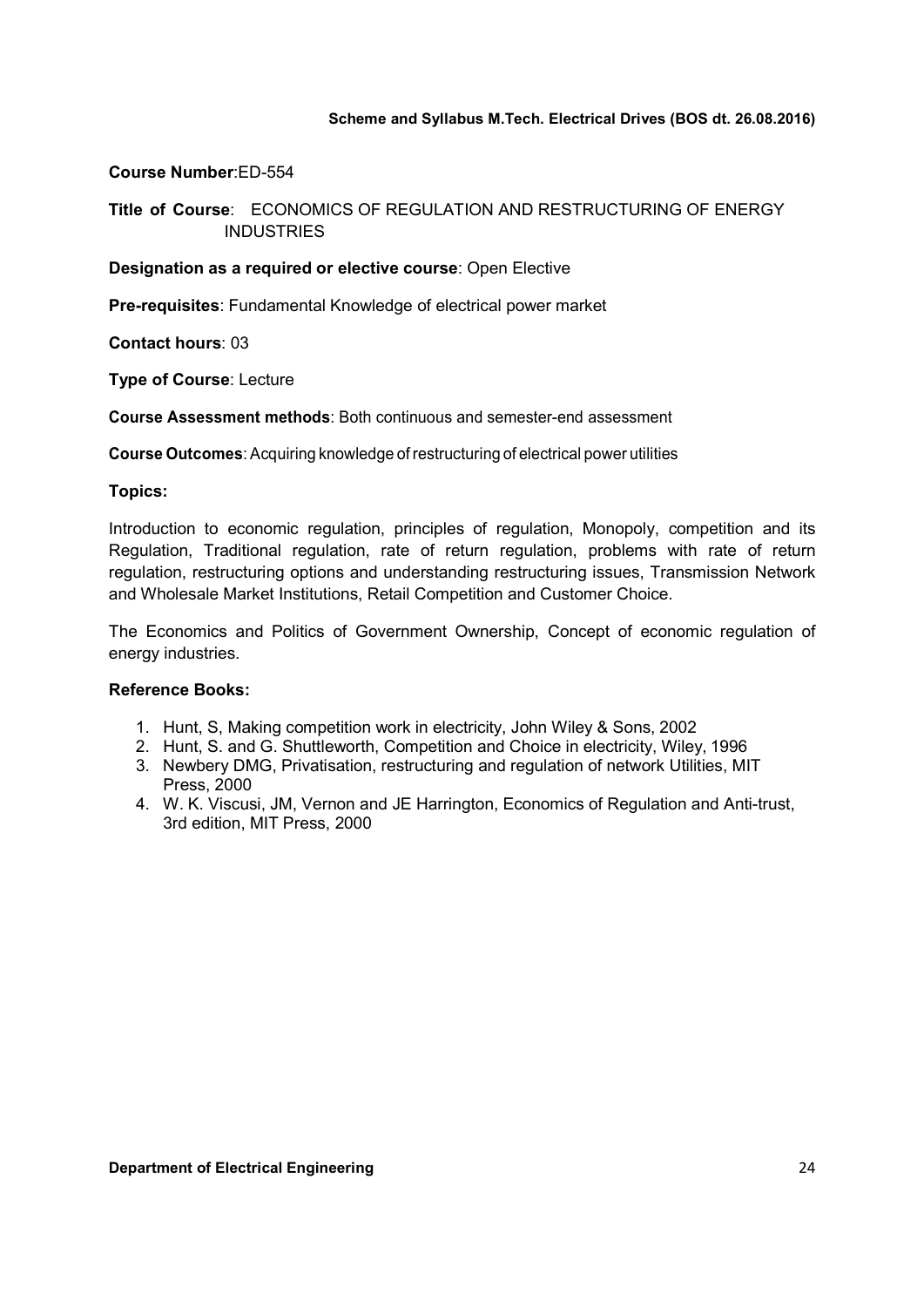Course Number: ED-555

Title of Course: INSTRUMENTATION

Designation as a required or elective course: Open Elective

Pre-requisites: Fundamental Knowledge of electrical measurements

Contact hours: 03

Type of Course: Lecture

Course Assessment methods: Both continuous and semester-end assessment

Course Outcomes: Industrial application of electrical and electronics instrumentation

#### Topics:

Transducers - Measurement of Displacement. Resistive potentiometers, strain gauges, differential transformer, synchros, induction potentiometers, piezoelectric, optical, Digital displacement transducers, Magnetic, speed, torque, voltage, current, power, frequency, power factor and phase angle measurement. Signal Conditioning - Necessity, Instrumentation amplifiers, chopper stabilized amplifiers, Impedance converters, Noise problems, shielding and grounding, Active & Passive filters, Dynamic compensation, Linearization, Concept of A/D and D/A Converters, Sample/hold amplifiers, Microprocessor applications in signal conditioning, Data Transmission & Recording.

Microprocessor Based Measurement of Electrical Quantities, Computerized Data Acquisition System.

- 1. Ernest O.Docbelin., Measurement systems, Application and Design, 4th Revised edition, McGraw Hill Higher Education, 1 January 1990
- 2. A.K.Shawny, Electrical and electronic measurement, 19 th edition, Dhanpat Rai & Company, 2014
- 3. B.Ram, Fundamental of microprocessor and microcomputers